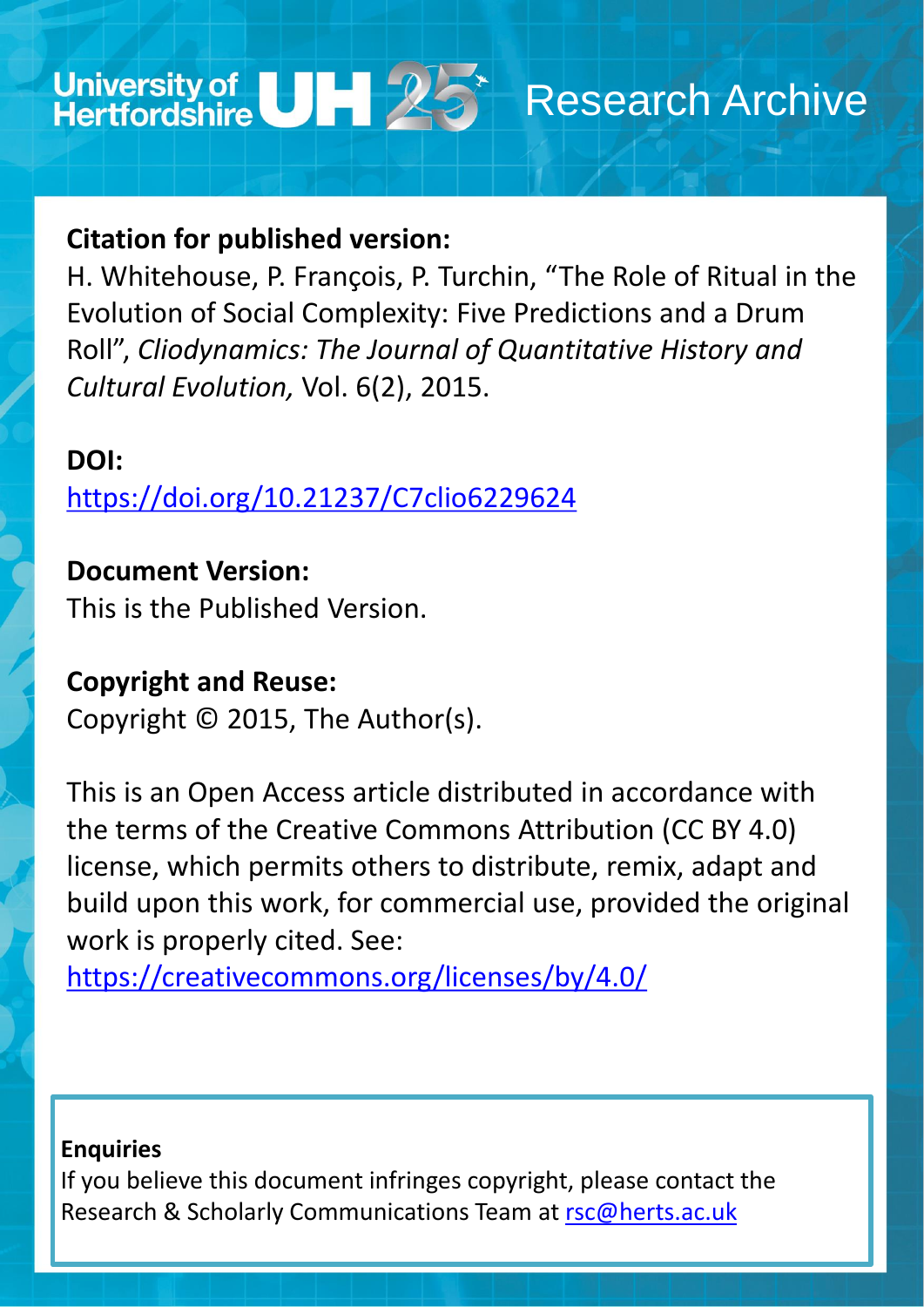



### **Title:**

The Role of Ritual in the Evolution of Social Complexity: Five Predictions and a Drum Roll

**Journal Issue:** [Cliodynamics, 6\(2\)](http://escholarship.org/uc/irows_cliodynamics?volume=6;issue=2)

# **Author:**

[Whitehouse, Harvey,](http://escholarship.org/uc/search?creator=Whitehouse%2C%20Harvey) University of Oxford [François, Pieter,](http://escholarship.org/uc/search?creator=Fran%C3%A7ois%2C%20Pieter) University of Herfordshire; University of Oxford [Turchin, Peter,](http://escholarship.org/uc/search?creator=Turchin%2C%20Peter) University of Connecticut

# **Publication Date:**

2015

**Permalink:** <http://escholarship.org/uc/item/4836f93g>

# **DOI:**

<https://doi.org/10.21237/C7clio6229624>

### **Acknowledgements:**

This work was supported by a John Templeton Foundation grant to the Evolution Institute, entitled "Axial-Age Religions and the Z-Curve of Human Egalitarianism," a Tricoastal Foundation grant to the Evolution Institute, entitled "The Deep Roots of the Modern World: The Cultural Evolution of Economic Growth and Political Stability," an ESRC Large Grant to the University of Oxford, entitled "Ritual, Community, and Conflict" (REF RES-060-25-0085), and a grant from the European Union Horizon 2020 research and innovation programme (grant agreement No 644055 [ALIGNED, www.aligned-project.eu])

# **Author Bio:**

Chair of Social Anthropology, Director of the Institute of Cognitive and Evolutionary Anthropology, and a Professorial Fellow of Magdalen College at the University of Oxford.

Lecturer in Digital History at the University of Herfordshire

Professor at the University of Connecticut in the Department of Ecology and Evolutionary Biology as well as in the Department of Mathematics and in the Department of Anthropology

# **Keywords:**

Ritual, Digital History, Human History, Historical Databank

# **Local Identifier(s):**

irows\_cliodynamics\_29624



[eScholarship provides open access, scholarly publishing](http://escholarship.org) [services to the University of California and delivers a dynamic](http://escholarship.org) [research platform to scholars worldwide.](http://escholarship.org)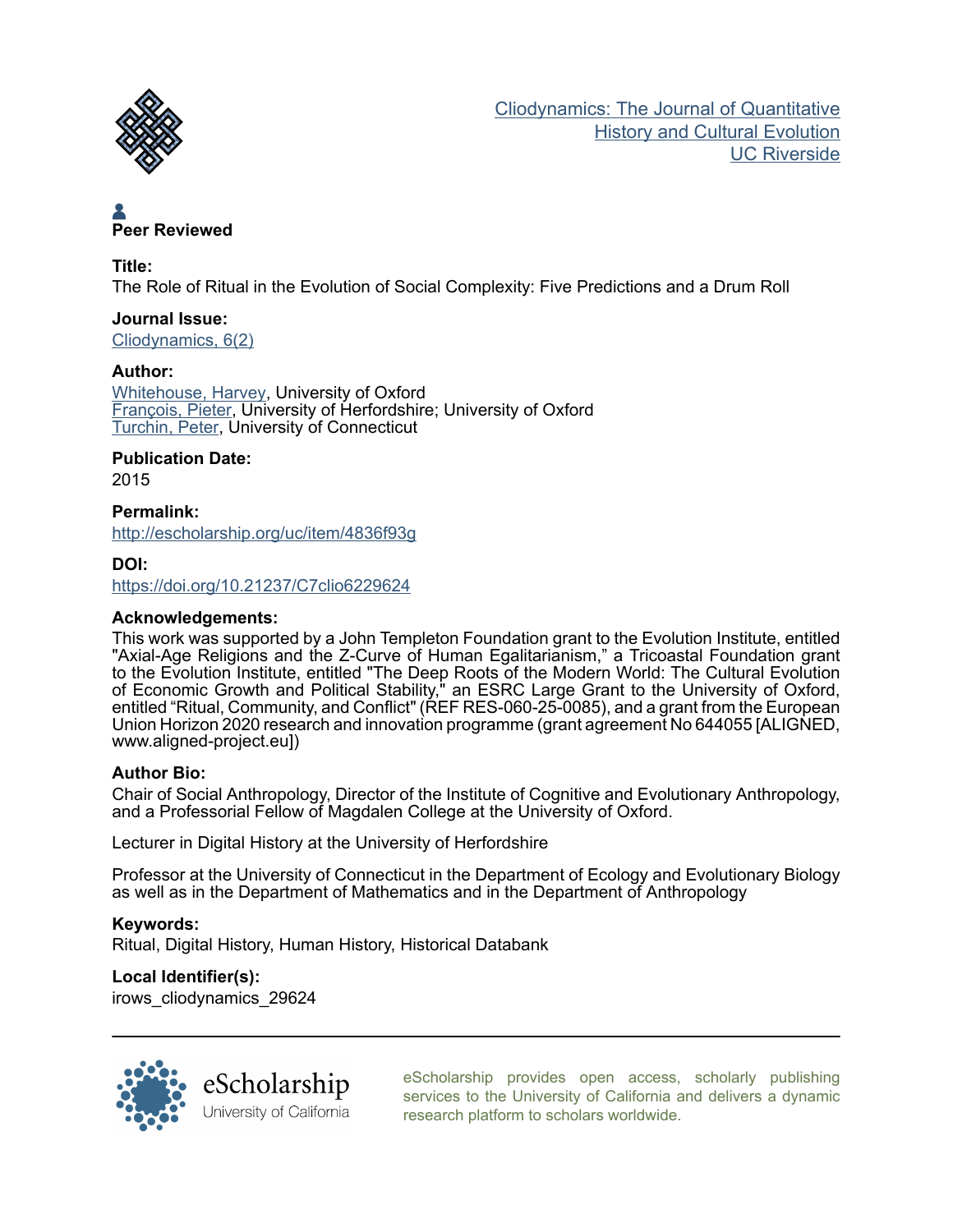# **Abstract:**

N/A

# **Copyright Information:**



Copyright 2015 by the article author(s). This work is made available under the terms of the Creative Commons Attribution[4.0 license, http://creativecommons.org/licenses/by/4.0/](http://creativecommons.org/licenses/by/4.0/)



[eScholarship provides open access, scholarly publishing](http://escholarship.org) [services to the University of California and delivers a dynamic](http://escholarship.org) [research platform to scholars worldwide.](http://escholarship.org)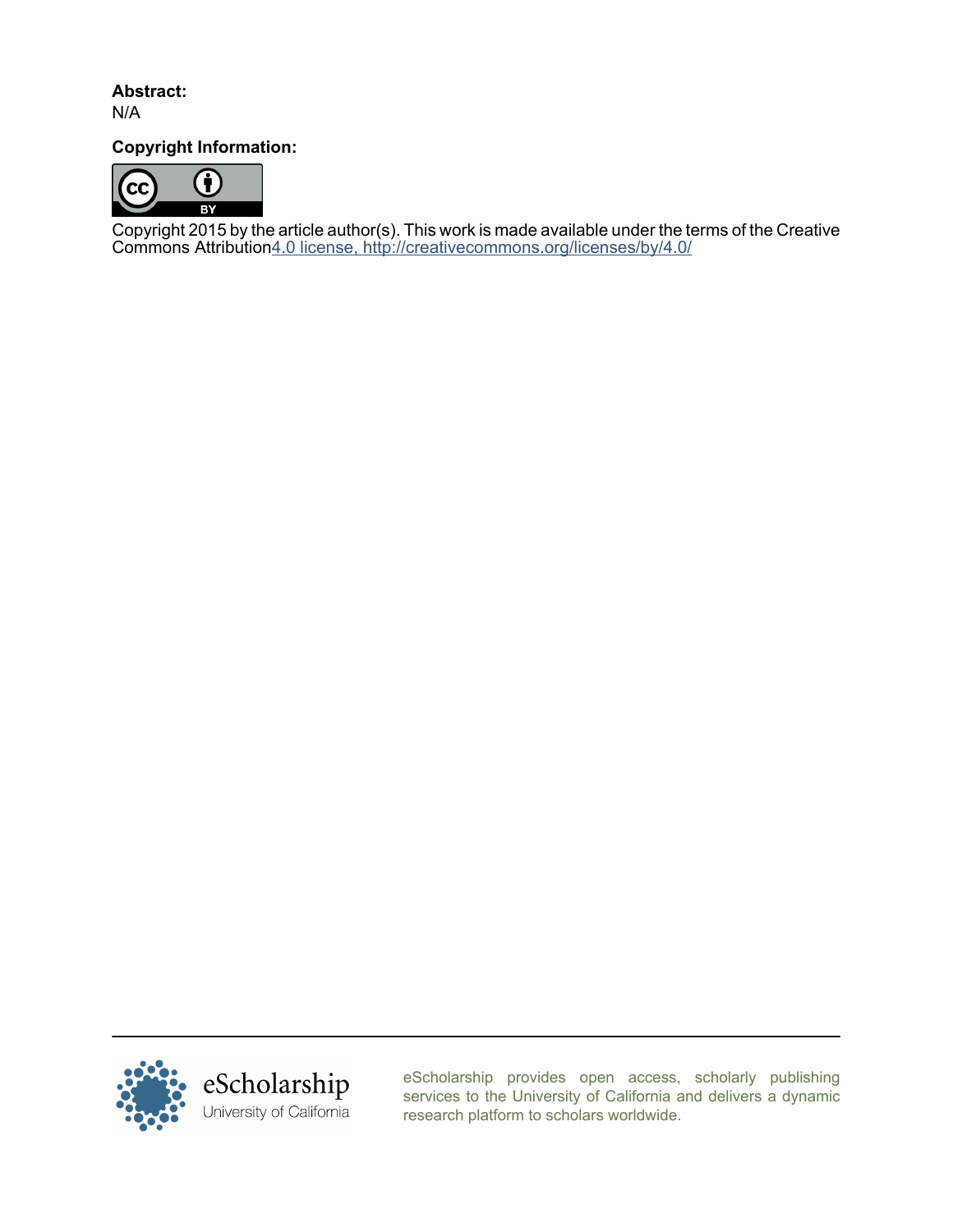# **SOCIAL EVOLUTION FORUM**

# **The Role of Ritual in the Evolution of Social Complexity: Five Predictions and a Drum Roll**

Harvey Whitehouse,<sup>1</sup> Pieter Francois,<sup>1,2</sup> and Peter Turchin,<sup>1,3</sup>

*1University of Oxford 2University of Hertfordshire 3University of Connecticut*

In his "Reflections on the French Revolution," the great Anglo-Irish statesman and philosopher Edmund Burke declared: "In history a great volume is unrolled for our instruction, drawing the materials of future wisdom from the past errors and infirmities of mankind." But since the  $18<sup>th</sup>$  century when Burke penned these lines, the "great volume" to which he referred has grown so vast through the accumulated discoveries and writings of historians, classicists, archaeologists and others that "unrolling" it has become practically unthinkable. Until now…

The process of inferring general patterns in human history has usually meant cunningly plucking out facts to fit your argument—for instance 'cherry picking' historical events to lend credence to your judgments about the 'errors' of the past and your favored 'prescriptions' for the future. However flawed this methodology, alternative options were limited. Anybody seeking to use our accumulated experience of the past to predict likely patterns of history-making in the future has been limited by how much knowledge they could personally command, given the difficulties of accessing information, the limitations of brains (especially memory and processing power), and the shortness of scholars' lifespans. To overcome these very human frailties, what has long been needed is a computerized database of global history in which patterns of correlations across space and time between variables of interest could be reliably tracked using statistical tools. Seshat: Global History Databank, a vast collection of information gleaned from the work of scholars who study the human past, will provide a new way of addressing this challenge (Seshat: Global History Databank 2015a).

Seshat builds upon and radically expands a number of more established initiatives, including the Human Relation Area Files (HRAF; Human Relation Area Files 2015) and the Standard Cross-Cultural Sample (SCCS; Murdock and White 1969). The crucial added value of Seshat is its longitudinal depth. Pre-existing

#### *Corresponding author's e-mail:* harvey.whitehouse@anthro.ox.ac.uk

*Citation:* Whitehouse, Harvey, Pieter François, and Peter Turchin. 2015. The Role of Ritual in the Evolution of Social Complexity: Five Predictions and a Drum Roll (with comment). *Cliodynamics* 6: 199–216.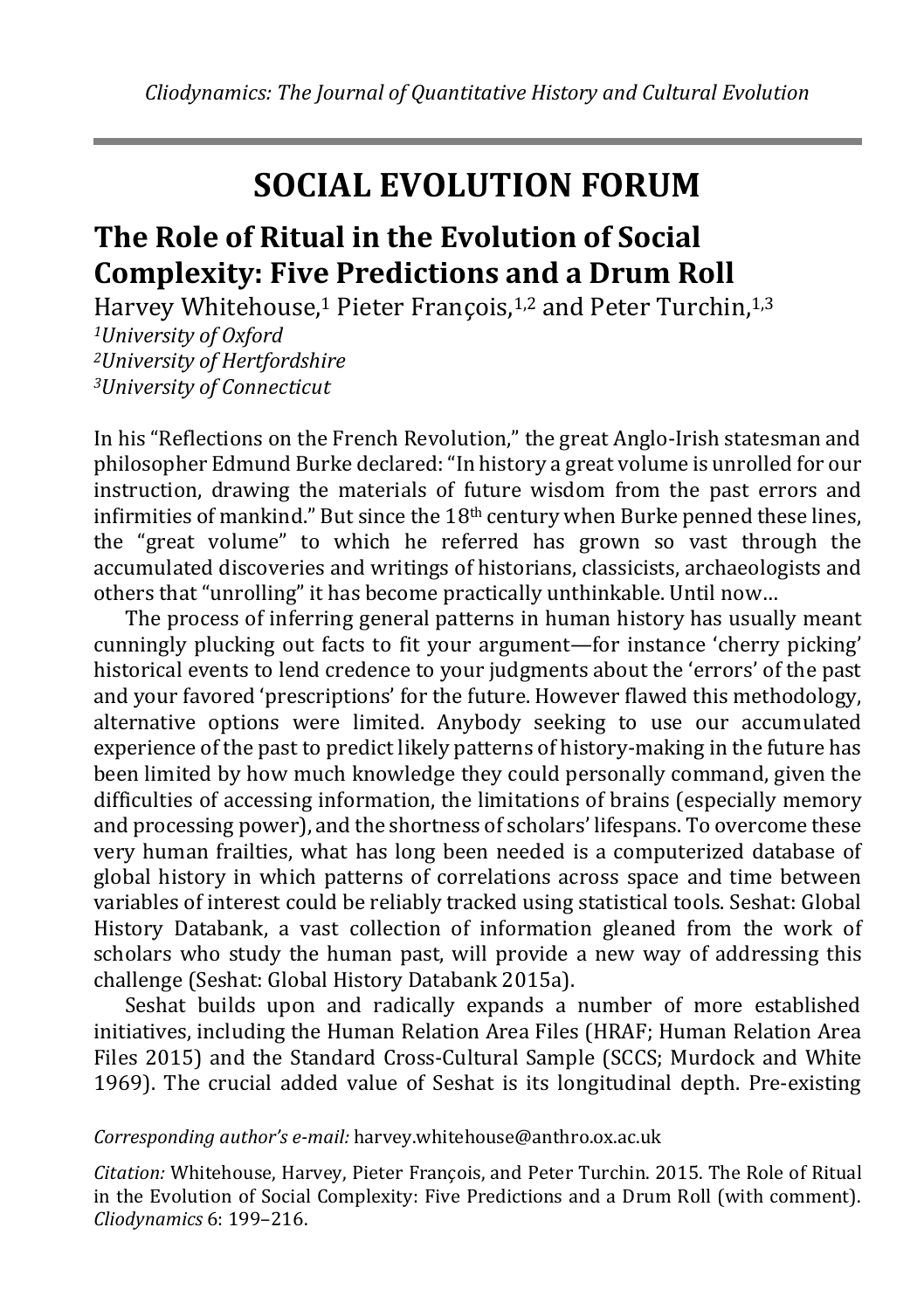databases are too historically shallow to understand long-term persistence and trend reversals, but Seshat will provide dynamic data revealing how different aspects of societies change with time. Our work also builds upon earlier efforts to construct and analyze more modest datasets using ethnographic material derived from both HRAF and the SCCS (Atkinson and Whitehouse 2011) and independently assembled archaeological materials (Whitehouse et al. 2013).

We started working together on this massive undertaking about five years ago. By the end of 2015, with the help of many colleagues who have joined forces with us along the way and the generous support of several funding bodies, we will have coded information pertaining to over 500 political systems (or 'polities') in 30 'natural geographic areas' (NGAs; Seshat: Global History Databank 2015b; 2015c). We call them 'NGAs' because they each cover a geo-ecological zone that has retained its distinctive character over the millennia, even while the scale and structure of human social systems have changed, often quite dramatically. Our NGAs were selected to cover as broad a range as possible of social, cultural, political, and economic variation in world history selected from Africa, Europe, the Pacific, the Americas, and all the major regions of Asia. For each world region, we selected NGAs capable of furnishing examples of polities at all levels of sociocultural complexity (categorized as 'low,' 'medium,' or 'high'). Some NGAs yielded polities with richly documented histories, and, taken together, these polities span very long time periods. Other NGAs had much shallower histories and offered thus a smaller number of polities. Overall, however, this sampling approach provided us with a rich slice of variability in human history (see Table 1). For each of the many hundreds of polities included in Seshat, we have been coding for a great range of variables pertaining to social complexity, warfare, ritual, governance, law, stratification, social mobility, religion, quality of life, economy, technology, agriculture, and demography. At the time of writing, we have about 78,000 data points already coded, and, by the end of the year, we expect this to have risen to around 100,000. Coding our initial sample of 30 NGAs is only the starting point, however; by 2025, we expect to hit our target of 100 NGAs, allowing us to test a great variety of hypotheses about the history of humankind and laying the groundwork for others to follow suit when the database 'goes public.'

As well as enabling us to avoid the charge of cherry-picking examples to fit our arguments, Seshat will allow us to test predictions formulated before we compiled the database, paving the way for a scientific approach to learning from history. Here, we set out five predictions concerning the relationship between ritual and various wider features of society. For each of these predictions, we provide a rationale or motivation based on the theory of 'Divergent Modes of Religiosity' (hereafter DMR theory). When the first phase of data assembly is completed early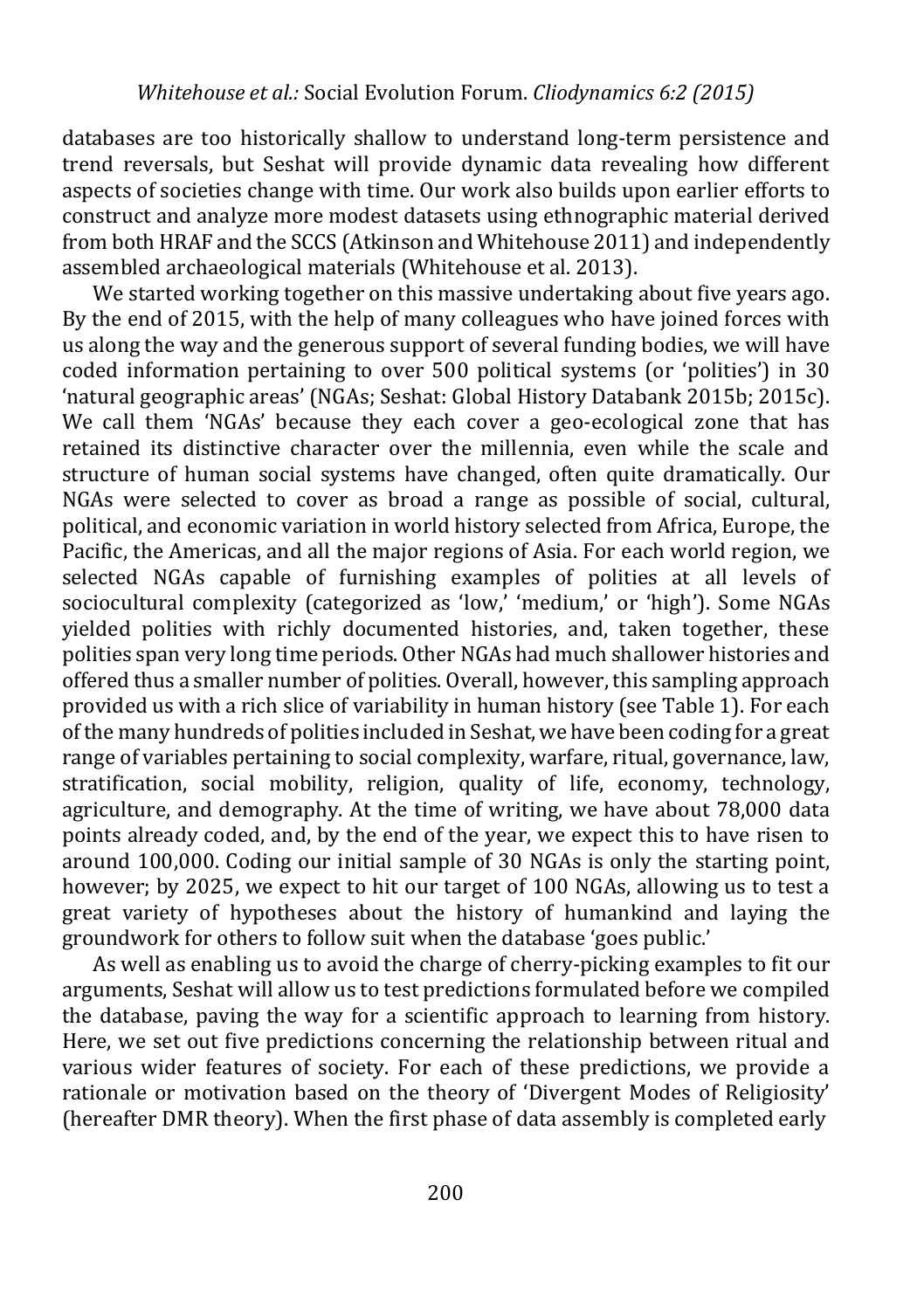| World Region      | Low Complexity       | Medium<br>Complexity | <b>High Complexity</b> |
|-------------------|----------------------|----------------------|------------------------|
| Africa            | Ghanaian Coast       | Niger Inland         | Upper Egypt            |
|                   |                      | Delta                |                        |
| Europe            | Iceland              | Paris Basin          | Latium                 |
| Central Eurasia   | Lena River Valley    | Orkhon Valley        | Sogdiana               |
| Southwest Asia    | Yemeni Coastal       | Konya Plain          | Susiana                |
|                   | Plain                |                      |                        |
| South Asia        | Garo Hills           | Deccan               | Kachi Plain            |
| Southeast Asia    | Kapuasi Basin        | Central Java         | Cambodian Basin        |
| East Asia         | Southern China       | Kansai               | Middle Yellow          |
|                   | Hills                |                      | River Valley           |
| North America     | Finger Lakes         | Cahokia              | Valley of Oaxaca       |
| South America     | <b>Lowland Andes</b> | North Colombia       | Cuzco                  |
| Oceania-Australia | Oro PNG              | Chuuk Islands        | Big Island Hawaii      |

**Table 1.** The World Sample of 30 NGAs (Turchin et al. 2015)

in 2016, we will begin the process of testing these predictions statistically using our world sample of 30 NGAs.

# **Five Predictions**

DMR theory posits two clusters of features pertaining to collective ritual and social morphology in the world's religious traditions (Whitehouse 1995, 2000, 2004, 2012). One cluster—the imagistic mode of religiosity—is characterized by lowfrequency (i.e., rarely performed), high-arousal (typically painful or frightening) rituals and small but intensely cohesive communities. The other cluster—the doctrinal mode of religiosity—is characterized by high-frequency (i.e., routinized) low-arousal (often tedious and repetitive) rituals and large-scale, hierarchical, but more diffusely cohesive communities. The imagistic mode is thought to be adaptive for groups that need to stick together in the face of strong temptations to defect for example, when engaging enemies on the battlefield or large prey on the hunting ground. The doctrinal mode is thought to be adaptive for groups seeking to pool small amounts of resource from individuals in a much larger population so as to create a large, centralized resource in the form of charitable donations, legacies, tax or tribute—for example, when competing coalitions are organized via categorical ties of caste, race, ethnicity, or belief. These contrasting patterns of ritual and group formation have been studied in a few select religious groups both past and present (e.g., Whitehouse & Laidlaw 2004; Whitehouse and Martin 2004; Whitehouse and McCauley 2005), as well as in military groups that may or may not subscribe to beliefs in supernatural agents or forces (e.g., Whitehouse and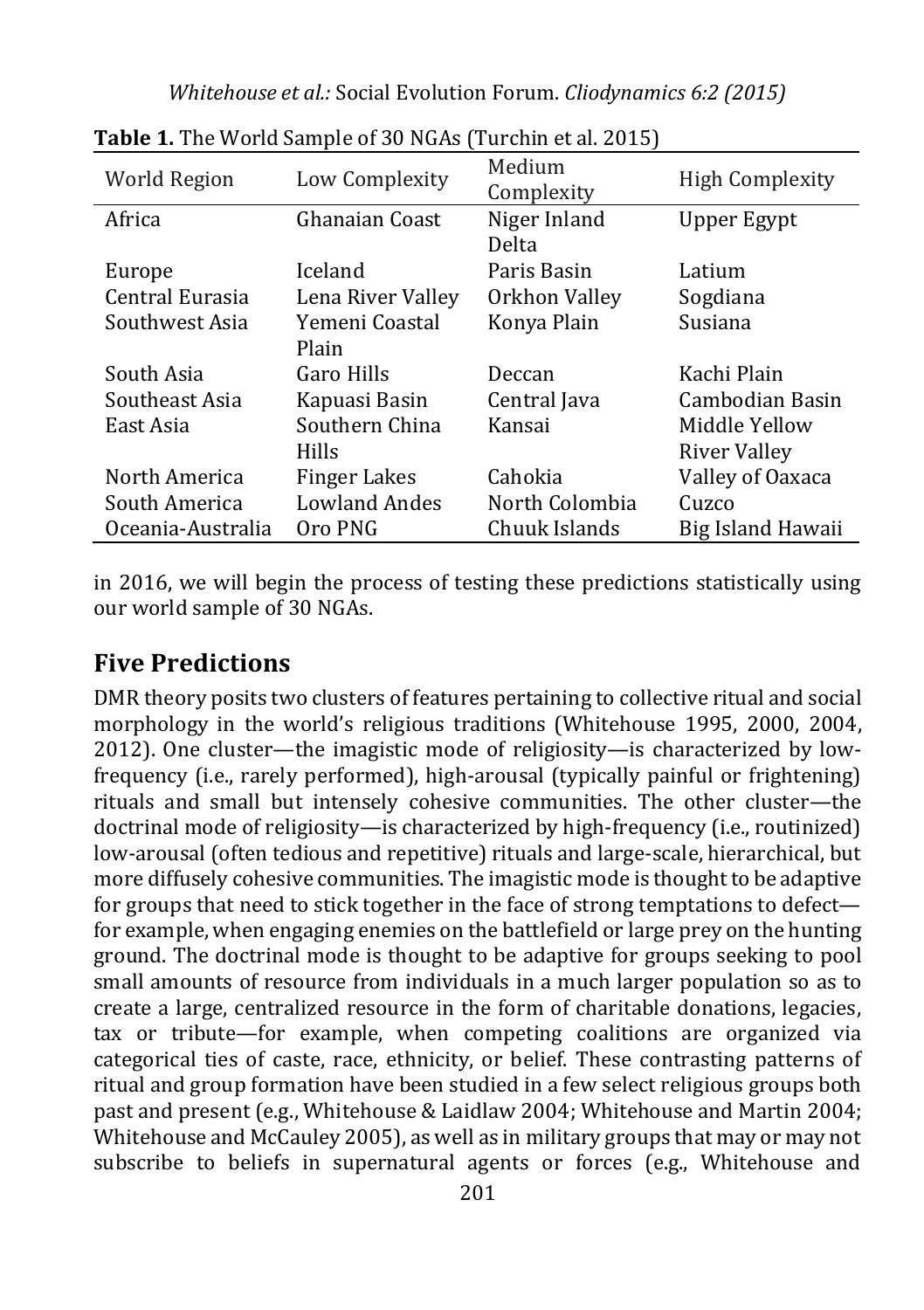McQuinn 2012; Whitehouse 2013). In addition to analysis of case study material from social-cultural anthropology, history, and archaeology, evidence that imagistic and doctrinal modes constitute universal features of group formation comes from the analysis of approximately 100 variables pertaining to 645 rituals from 74 cultures (Atkinson and Whitehouse 2011). This early database, allowing synchronic comparison, generated a number of predictions that will be testable using a longitudinal dataset such as Seshat.

For each polity coded in Seshat, we record details for five kinds of rituals: the largest scale, the most widespread, the most frequent, the most euphoric, and the most dysphoric. For each of these five rituals, we assemble information on the frequency, duration, scale, and inclusiveness of performances along with evidence of the quality and intensity of the emotions evoked through participation. This information is gathered through direct input from domain experts and through extensive literature reviews conducted by research assistants. As such, the data reflect the most recent scholarly understanding of ritualistic behavior for each of the polities. Because Seshat also contains extensive information on social complexity, warfare, agricultural intensity, and other variables of relevance to DMR theory, we will be able to test a wide variety of hypotheses concerning the evolution of doctrinal and imagistic modes over time. Here, we lay out five initial predictions to be tested using Seshat. We also provide an alternative to each of our predictions together with competing rationales (Table 2).

#### **Prediction 1: Dysphoric Rituals Produce More Tribal Warfare, Intra-Elite Conflicts, Military Revolts, and Separatist Rebellions.**

For each polity coded in Seshat, we are collecting information on the most dysphoric (e.g., painful or frightening) ritual and details of the group(s) performing it. We predict that any tribes, elites, military organizations, or movements in the polity that have highly dysphoric rituals will be more prone to engaging in intergroup conflict than groups lacking such rituals. The logic of this prediction is that groups bound together by dysphoric rituals are more willing to fight and die to defend themselves against perceived external threats. Depending on the groups in question and the nature of the threats they face, we would expect intergroup conflict to take fairly typical forms such as civil war, sectarianism, rebellion, and revolution. The evidence supporting this prediction comes from real-world studies of the effects of shared dysphoria on group cohesion and willingness to fight and die for the group. Dysphoric experiences trigger enduring episodic memories that shape the personal self (Whitehouse 1992; Conway 1995). When such experiences are ritualized, they prompt elevated levels of reflection and meaning-making, increasing their transformative effect on the essential-self concept (Wilson and Ross 2003; Richert et al. 2005). Sharing such self-defining memories with others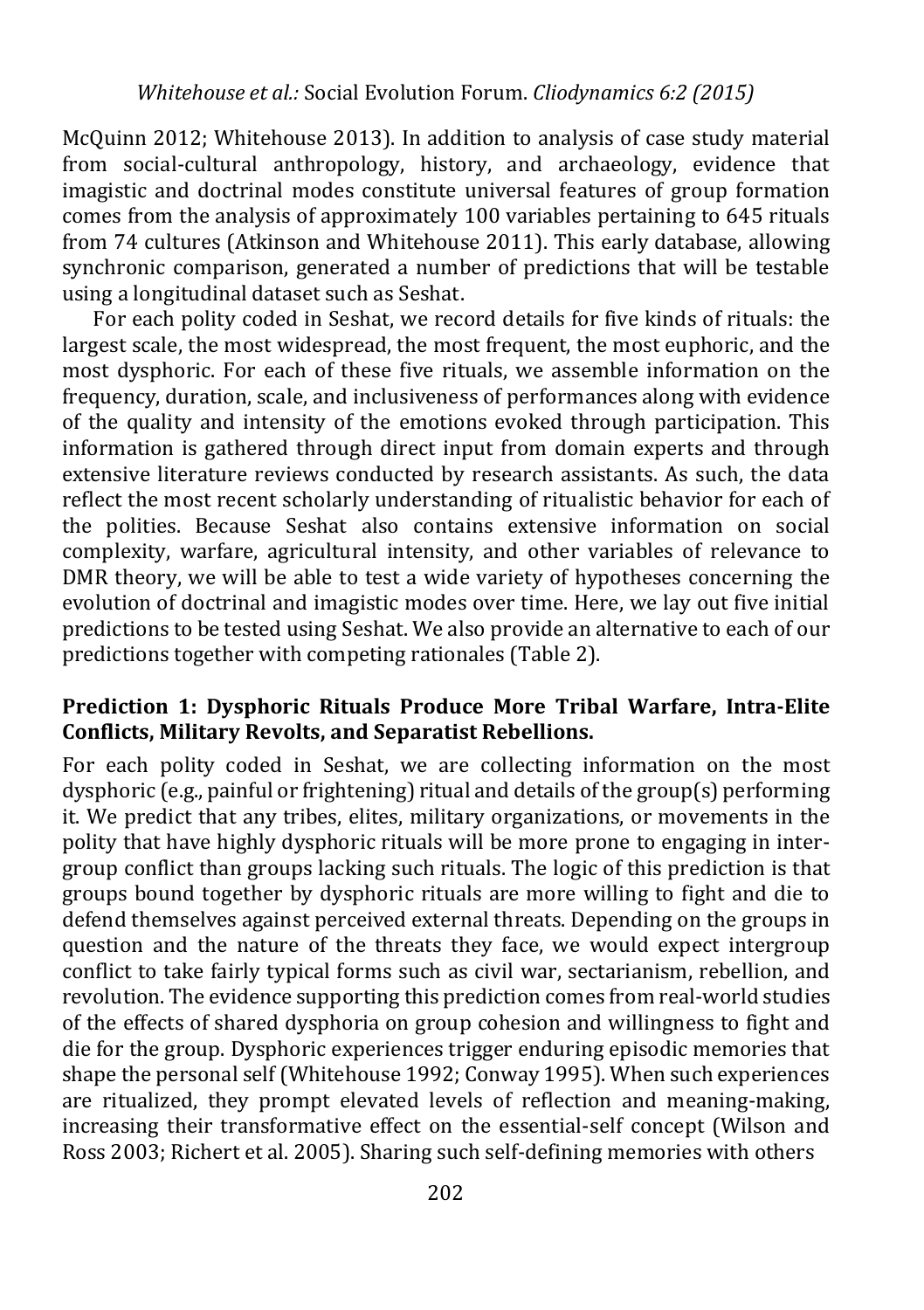| Prediction                                             | Explanation                                       | Alternative                                          |
|--------------------------------------------------------|---------------------------------------------------|------------------------------------------------------|
| 1. Dysphoric rituals                                   | Dysphoric rituals lead to                         | Dysphoric rituals have no                            |
| correlate with small-scale                             | local fusion and                                  | effect or a negative effect                          |
| armed groups, intra-elite                              | willingness to fight and die                      | on the incidence of                                  |
| conflicts, military revolts,                           | for the relational group-                         | intergroup conflict, revolt,                         |
| and separatist rebellions                              | thus increasing the                               | or revolution.                                       |
|                                                        | incidence of small-scale                          |                                                      |
|                                                        | intergroup conflict, revolt,                      |                                                      |
|                                                        | or revolution.                                    |                                                      |
| 2. Intensification of                                  | Agricultural intensification                      | Routinization and                                    |
| agriculture leads to                                   | increases the frequency                           | orthopraxy are triggered                             |
| routinization and                                      | and scale of cooperative                          | by factors unrelated to                              |
| orthopraxy                                             | activity and, therefore,                          | agriculture (e.g., warfare,                          |
|                                                        | leads to ritual routinization                     | trade, status inequality,                            |
|                                                        | and standardization                               | polarization of economic                             |
|                                                        |                                                   | classes, etc.).                                      |
| 3. Routinized rituals                                  | Routinized rituals are                            | Large-scale, anonymous,                              |
| enabled the emergence of                               | necessary for the first                           | hierarchical, centralized                            |
| larger polities                                        | appearance of large-scale,                        | communities arose first                              |
|                                                        | anonymous, hierarchical,                          | (e.g., due to warfare) and                           |
|                                                        | centralized communities.                          | routinized rituals emerged                           |
|                                                        | Thus, they appear before                          | subsequently to help                                 |
|                                                        | such large-scale polities.                        | maintain social cohesion.                            |
| 4. Widespread orthopraxy<br>makes polities more stable | Widespread orthopraxy<br>leads to shared identity | Widespread orthopraxy<br>has no effect on or reduces |
| and long-lived                                         | and deference to a                                | the stability and longevity                          |
|                                                        | common authority so the                           | of the polity (e.g., because                         |
|                                                        |                                                   | orthopraxy implies rigidity                          |
|                                                        | more widespread and<br>routinized the polity's    | and risk of predation by                             |
|                                                        | rituals are, the more stable                      | more agile competitors).                             |
|                                                        | and enduring its political                        |                                                      |
|                                                        | system.                                           |                                                      |
| 5. Routinization &                                     | Because ritual                                    | Routinization and                                    |
| orthopraxy lead to the                                 | routinization and                                 | standardization obstruct                             |
| expansion of political                                 | standardization produce                           | assimilation, syncretism                             |
| dominion and trade                                     | stable group identities that                      | and cultural pluralism,                              |
|                                                        | spread efficiently, they                          | inhibiting both political                            |
|                                                        | precede the expansion of                          | and commercial expansion.                            |
|                                                        | political systems and                             |                                                      |
|                                                        | trading networks.                                 |                                                      |
|                                                        |                                                   |                                                      |

**Table 2.** Five Predictions of DMR Theory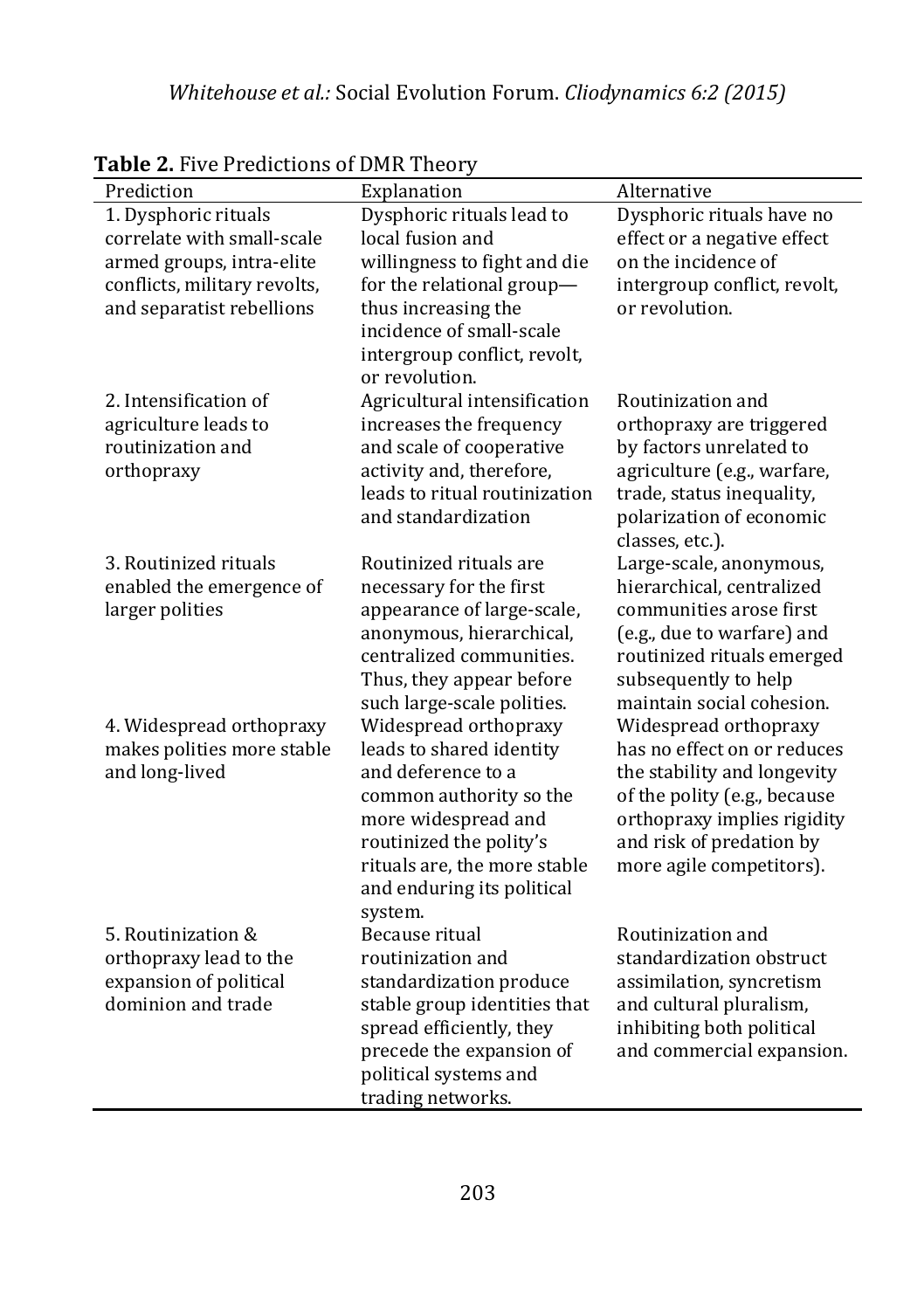renders the boundary between self and group more porous, producing 'identity fusion'—a form of extreme group cohesion associated with willingness to sacrifice self for the group (Swann et al. 2010; Swann et al. 2012). The effects of fusion on willingness to fight and die for the group has been studied empirically with revolutionaries in Libya (Whitehouse et al. 2014), war veterans who served in Vietnam, Afghanistan, and Iraq (Whitehouse et al., submitted), and participants in painful hazing rituals (ibid.). Together, these studies show that the effects of shared experience on fusion with the group is mediated by reflection on transformative dysphoric experiences and gives rise to extreme self-sacrifice in defense of the group's interests (Whitehouse and Lanman 2014).

#### **Prediction 2: Routinized Rituals Enabled the Emergence of Larger Polities.**

For each polity coded in Seshat, we will code details of the most frequently performed collective ritual supporting the prevailing power structure. It is a truism of social science research that rituals bolster the status quo, but it is only possible for rituals to serve this function if they enshrine a set of features common to the entire subject population. In order for a set of beliefs and practices to become standardized across large populations, however, they need to be enacted with sufficient regularity that everyone remembers their content and meaning in more or less the same way (Whitehouse 2000). When the frequency of complex cultural practices drops below a certain threshold, the tradition becomes prone to unauthorized innovation, giving rise to localized or regional offshoots and factions, undermining the unity of the tradition as a whole (Whitehouse 2004). Thus, in order to establish a large polity in the first place and to maintain it over time, the beliefs and practices of the population need to be homogenized through the process of routinization, typically in tandem with processes of centralized monitoring and control. Whereas local communities (e.g. tribes and villages) may be bonded through lower frequency rituals, ranging from annual festivals to rites of passage to once-in-a-generation events such as chiefly installation rites, state and world religions rely heavily on repetitive (e.g., daily or weekly) rituals to maintain their collective identities. We therefore predict the rise of ritual routinization prior to the appearance of large-scale political systems.

#### **Prediction 3: Intensification of Agriculture Leads to Routinization and Orthopraxy.**

One of the main drivers of routinization is thought to be the intensification of farming. In our survey of 74 cultural traditions and their rituals (Atkinson and Whitehouse 2011; see above), we established a strong negative correlation between ritual frequency and agricultural intensity. A possible explanation for this pattern is that as subsistence strategies become increasingly reliant on regularized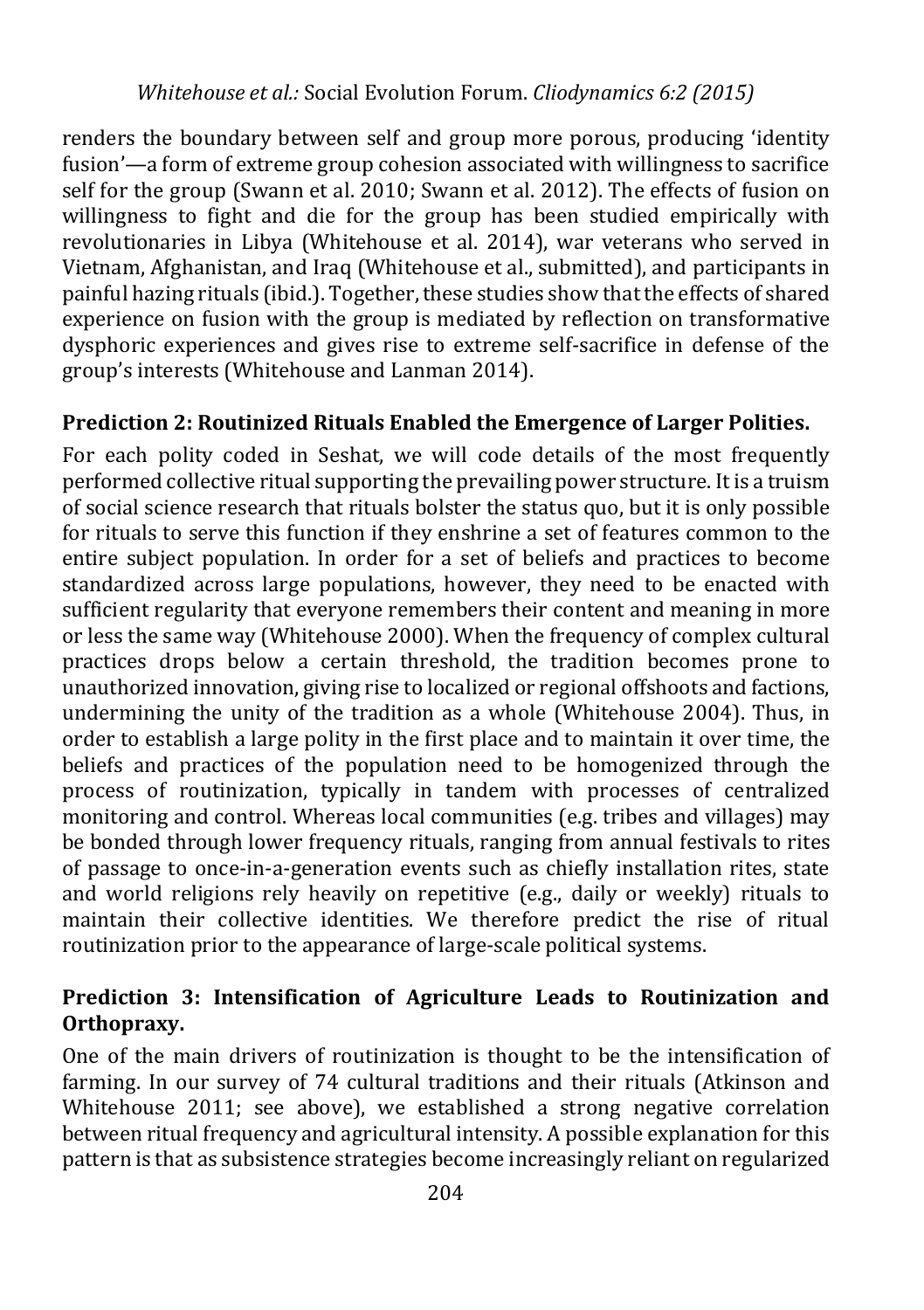forms of cooperation punctuated by collective ritual, polity-wide beliefs and practices become more standardized, stably uniting a wider and larger population. There is some evidence that these processes began in Western Asia with the Neolithic transition from foraging to farming. Over a period of nearly two thousand years, we have attempted to unpick the intricately entwined relationships between agricultural intensification, ritual frequency, and the standardization of communal identities (Whitehouse and Hodder 2010). We then constructed a database of Anatolian and Levantine sites from the end of the Paleolithic through the beginning of the Bronze Age, showing a gradual shift from imagistic to doctrinal modes of group formation as the cultivation of crops and the domestication of animals emerged and slowly intensified (Whitehouse et al. 2013; see above). Eventually, Seshat will be able to link to databases of this kind so that we can compare the complex relationships between agriculture, ritual, and social morphology across multiple regions and time periods, potentially on a global scale.

### **Prediction 4: Widespread Orthopraxy Makes Polities More Stable and Longlived.**

To the extent that routinization leads to the standardization of beliefs and practices and the emergence of centralized hierarchies responsible for maintaining adherence to the authorized canon, we would expect the resulting orthopraxy to inspire deference to the status quo and so contribute to the stability and endurance of the social order. Functionalist arguments of this kind, once enjoying almost hegemonic status in the social sciences (Parsons 1961), became a target for criticism in recent decades mainly on the grounds that not all societies are functionally integrated and stable—and even if some are, it is hard to explain how that functional integration came about (Barnard 2000). Some of these issues will be possible to address empirically for the first time using Seshat. Are certain features of rituals correlated with political stability over time, as we would predict? Are there conditions (e.g., pressures external to the polity) under which those same ritual features become dysfunctional (e.g., in inter-group competition)? DMR theory presents a series of sub-hypotheses regarding patterns of change in the relationship between routinized ritual, the 'tedium effect,' splintering, and reformation (Whitehouse 2004)—all of which lend themselves to empirical testing using the kind of longitudinal information that Seshat will provide (Turchin et al. 2012; Turchin et al. 2015; Francois et al. submitted).

#### **Prediction 5: Routinization and Orthopraxy Lead to the Expansion of Political Dominion and Trade.**

In addition to the possibility that the establishment of an orthopraxy might help to legitimate the power structure, we predict that it will facilitate the expansion of its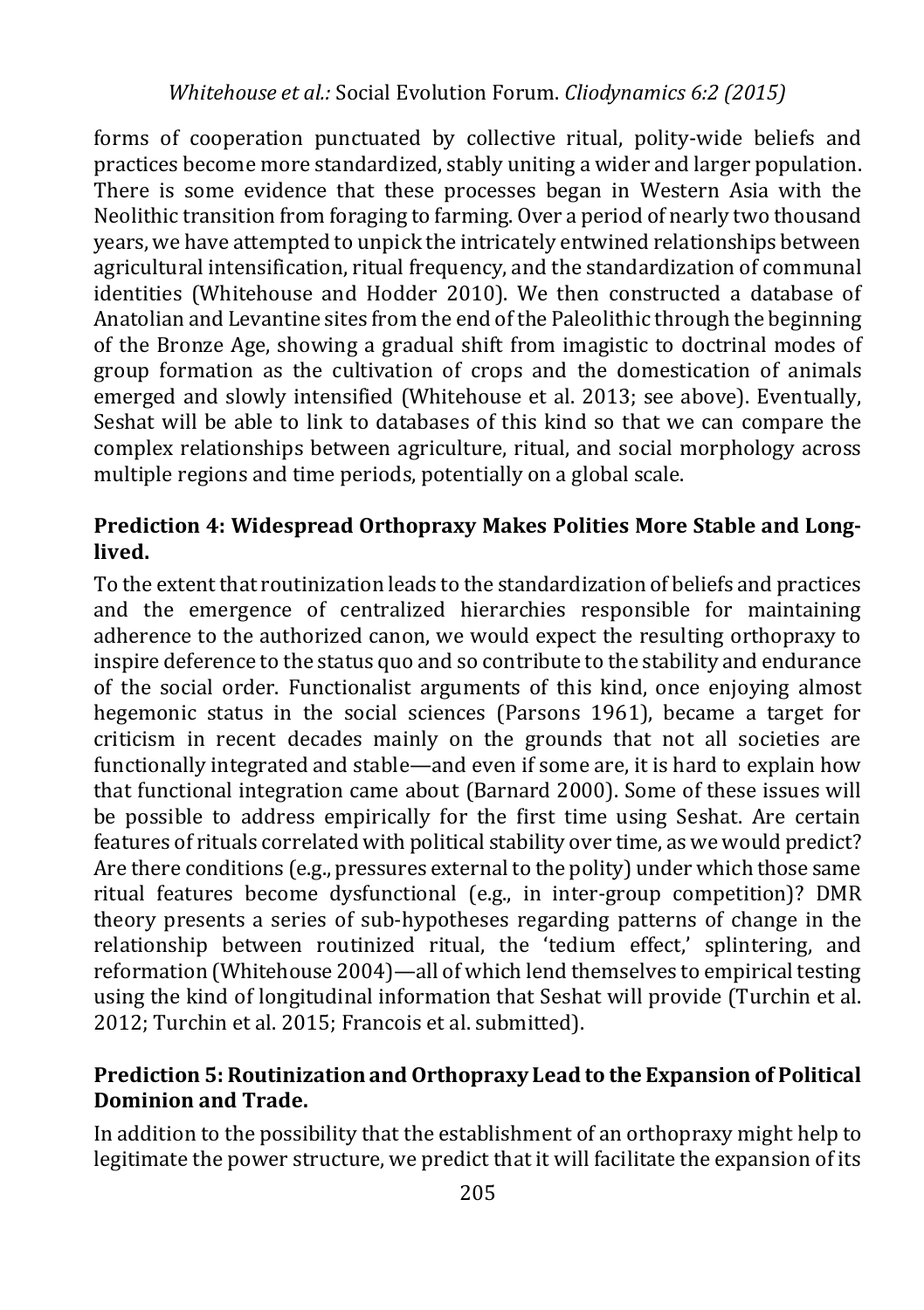dominions. As empires grow and expand into new territories, they must run the risk of losing sovereignty over distant outposts. Establishing a routinized ritual system can help to ensure the loyalty of subjects distant from the centers of control. But we hypothesize that it can also facilitate expansionary trading networks, allowing prospective partners to extend bonds of trust and cooperation based merely on exteriorized evidence of common belief and practice. In some cases, this trading advantage might consist mainly of a preference for ingroup over outgroup where a range of commercial partners is present. But it can run deeper still, where, for example, the religious system promotes particular ethical standards and associated sanctions or provides other assurances of the reputational standing of prospective associates in business.

# **And a Drum Roll**

Making predictions is a scary business. The initial analysis of our first database of 645 rituals from 74 cultures (Atkinson and Whitehouse 2011) was accompanied by much anxious anticipation. Prior to it, there had been no shortage of scholars claiming to have shot down DMR theory on the grounds that they had found a lowfrequency low-arousal ritual, or a high-frequency high-arousal one. Explaining that DMR theory was claiming to pick out statistical tendencies across space and time, not to explain every individual case, was often met with great affront as if one were claiming that the theory could not after all be empirically refuted. To be fair, it was more like claiming that the theory could not be tested on the evidence currently available. With the new rituals database, this changed for the first time. We were finally able to see whether rituals statistically clustered as predicted around imagistic and doctrinal 'attractor positions.' To our immense relief, they did. But this was only the beginning.

Not every prediction of DMR theory was capable of being tested by the Atkinson and Whitehouse database. In some cases, this was simply because we were unable to find compelling proxies for variables of interest. For example, levels of social cohesion were surprisingly difficult to measure using ethnographic sources. In other cases, the problem was simply that the rituals database was synchronic—we couldn't test hypotheses about causation based on the assumption that causes usually precede effects. With Seshat, this will change.

Seshat will allow us to test hypotheses longitudinally for the first time—not only in one culture area or geographical region but across the entire globe, reaching as far back into the mists of times as historians and archaeologists have been able to go. The five predictions plucked out here for consideration will not be everyone's cup of tea, but they will nevertheless allow us to demonstrate proof of concept. In the years to come, we will be able to test many more hypotheses with ever more precision, providing a whole new way of thinking about the human past.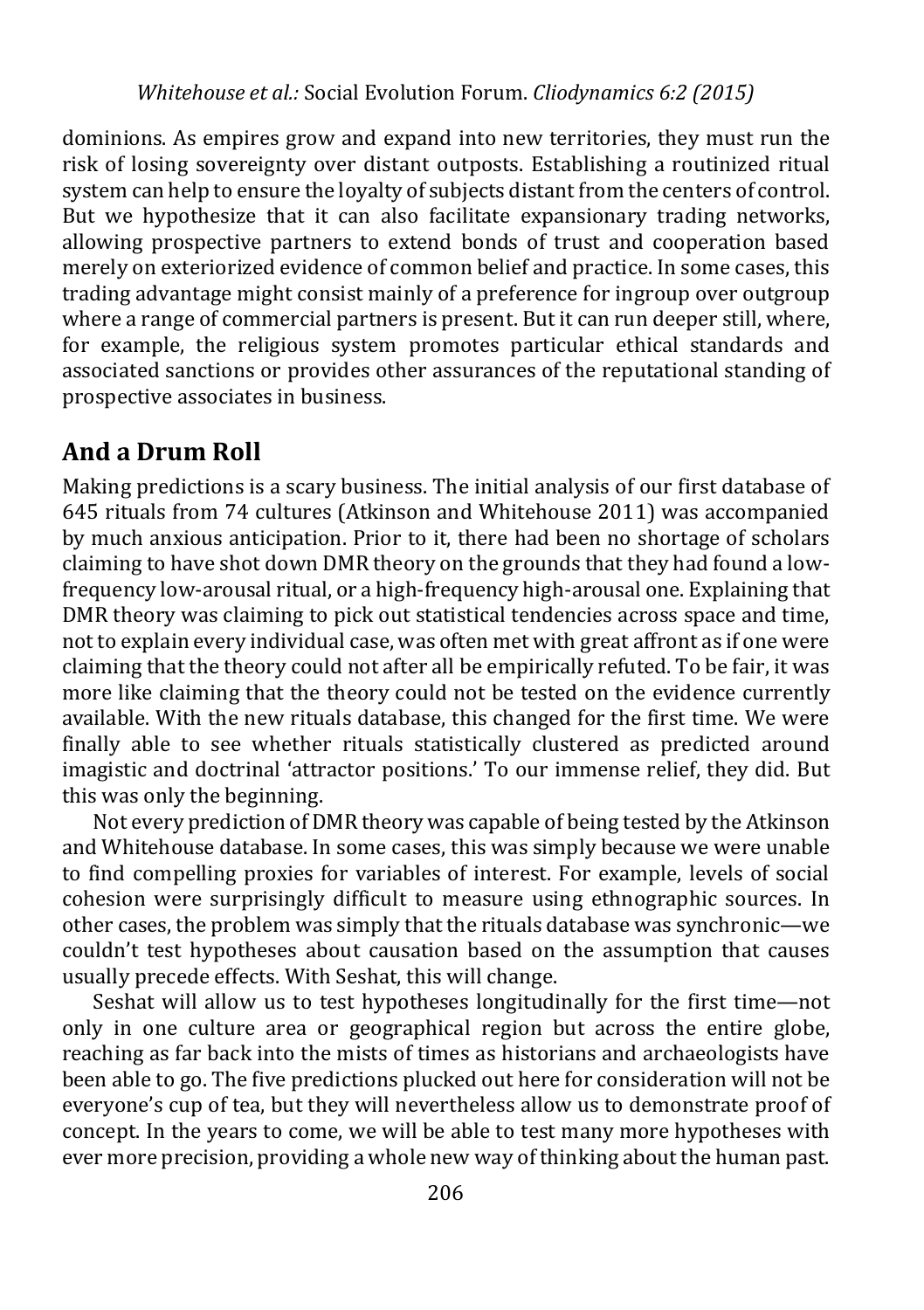We will at last bring history under the purview of experimental science. Surely this is an act that deserves a drum roll?

#### **Acknowledgements**

This work was supported by an ESRC Large Grant to the University of Oxford, entitled "Ritual, Community, and Conflict" (REF RES-060-25-0085), a John Templeton Foundation grant to the Evolution Institute, entitled "Axial-Age Religions and the Z-Curve of Human Egalitarianism," a Tricoastal Foundation grant to the Evolution Institute, entitled "The Deep Roots of the Modern World: The Cultural Evolution of Economic Growth and Political Stability," and a grant from the European Union Horizon 2020 research and innovation programme (grant agreement No 644055 [ALIGNED]; Aligned 2015). We gratefully acknowledge the contributions of our team of research assistants, post-doctoral researchers, consultants, and experts. Additionally, we have received invaluable assistance from our collaborators in the construction of Seshat. Please see the Seshat website for a comprehensive list of private donors, partners, experts, and consultants and their respective areas of expertise (Seshat: Global History Databank 2015). We benefited from comments on an earlier draft of this paper from David Sloan Wilson.

# **References**

ALIGNED (2015). Retrieved from http://www.aligned-project.eu/

- Atkinson, Q. D., & Whitehouse, H. (2010). The cultural morphospace of ritual form: Examining modes of religiosity cross-culturally. *Evolution and Human Behavior*, 32(1): 50–62. doi: 10.1016/j.evolhumbehav.2010.09.002
- Barnard, A. (2000). *History and Theory in Anthropology.* Cambridge: CUP. doi: 10.1017/cbo9780511808111
- Conway, M. A. (1995). *Flashbulb Memories. Essays in Cognitive Psychology.* Hillsdale, NJ: Lawrence Erlbaum Associates, Inc.
- Francois, Pieter, Joseph Manning, Harvey Whitehouse, Robert Brennan, Thomas Currie, Kevin Feeney, and Peter Turchin. A Macroscope for Global History. Seshat Global History Databank: a methodological overview. (Submitted)
- Human Relations Area Files (2015). Retrieved from http://hraf.yale.edu
- McKay, Ryan and Harvey Whitehouse. (2015). Religion and Morality. *Psychological Bulletin*. 141(2): 447–73. doi: 10.1037/a0038455
- Mullins, Dan, Harvey Whitehouse and Quentin Atkinson (2013). The role of writing and recordkeeping in the cultural evolution of human cooperation. *Journal of Economic Behavior and Organization.* 90: S141–S151. doi: 10.1016/j.jebo. 2012.12.017
- Murdock, George Peter and Douglas R. White. 1969. Standard Cross-Cultural Sample. Ethnology 8:329-369.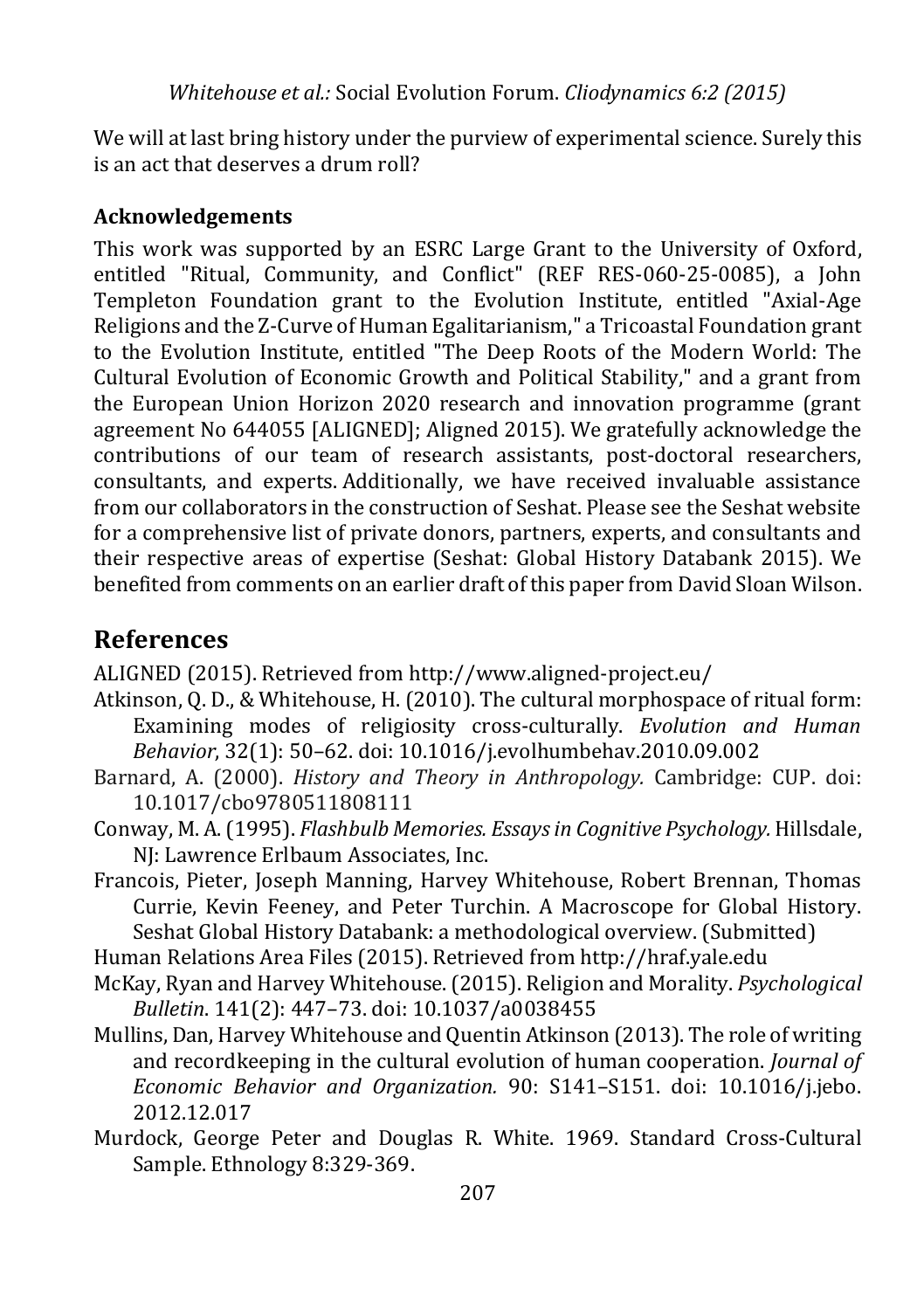- Murdock, George Peter, Clellan S. Ford, Alfred E. Hudson, Raymond Kennedy, Leo W. Simmons, John W. M. Whiting, et al. (2006)*. Outline of Cultural Materials, 6th ed.* New Haven: Human Relations Area Files.
- Richert, R.A., Whitehouse, H. and Stewart, E.A. (2005). Memory and analogical thinking in high-arousal rituals. In Whitehouse, H., & McCauley, R. (eds.) *Mind and Religion: Psychological and Cognitive Foundations of Religiosity*. Walnut Creek, CA: AltaMira Press. 127–145.
- Seshat: Global History Databank (2015a). Retrieved from http://seshatdatabank. info/
- Seshat: Global History Databank (2015b). Retrieved from http://seshatdatabank. info/seshat-about-us/seshat-who-we-are/
- Seshat: Global History Databank (2015c). Retrieved from http://seshatdatabank. info/seshat-about-us/acknowledgements
- Swann, W.B., Jr., Gómez, A., Huici, C., Morales, F., & Hixon, J. G. (2010). Identity fusion and self-sacrifice: Arousal as catalyst of pro-group fighting, dying and helping behavior. *Journal of Personality and Social Psychology*, 99 (5): 824–841. doi: 10.1037/a0020014
- Swann, W. B., Jolanda Jensen, Ángel Gómez, Harvey Whitehouse and Brock Bastian (2012). When Group Membership Gets Personal: A theory of identity fusion. *Psychological Review*, 119 (3): 441–456. doi: 10.1037/a0028589
- Turchin, Peter, Rob Brennan, Thomas E. Currie, Kevin C. Feeney, Pieter François, Daniel Hoyer, J. G. Manning, Arkadiusz Marciniak, Daniel Mullins, Alessio Palmisano, Peter Peregrine, Edward A. L. Turner, and Harvey Whitehouse (2015). Seshat: The Global History Databank. *Cliodynamics: The Journal of Quantitative History and Cultural Evolution*, 6(1): 77–107.
- Turchin, Peter, Harvey Whitehouse, Pieter Francois, Edward Slingerland and Mark Collard (2012). A Historical Database of Sociocultural Evolution. *Cliodynamics: The Journal of Quantitative History and Cultural Evolution*, 3 (2): 271–293.
- Whitehouse, H. (1995). *Inside the cult: Religious innovation and transmission in Papua New Guinea.* Oxford: Oxford University Press.
- Whitehouse, H. (1996). Rites of terror: Emotion, metaphor, and memory in Melanesian initiation cults. *Journal of the Royal Anthropological Institute*, 2 (4): 703–715. doi: 10.2307/3034304
- Whitehouse, H. (2000). *Arguments and icons: Divergent modes of religiosity.* Oxford: Oxford University Press.
- Whitehouse, H. (2004). *Modes of religiosity: A cognitive theory of religious transmission*. Walnut Creek, CA: AltaMira Press.
- Whitehouse, Harvey. (2011). Religious Reflexivity and Transmissive Frequency. In A. Michaels (ed.) *Ritual Dynamics and the Science of Ritual*, Wiesbeden: Harrassowitz Verlag.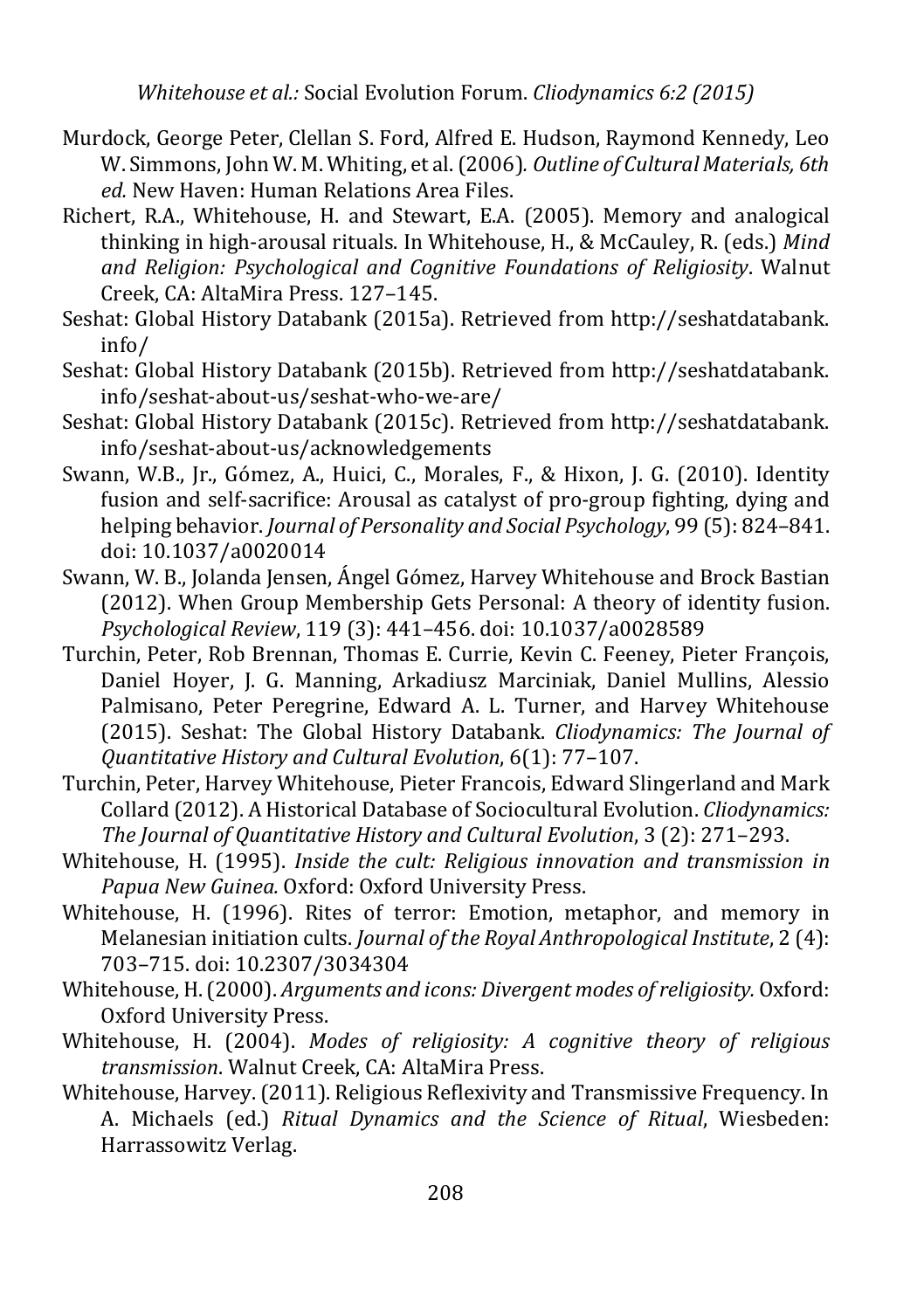- Whitehouse, Harvey (2012). Ritual, Cognition, and Evolution. In R. Sun (ed.) *Grounding the Social Sciences in the Cognitive Sciences*, Cambridge, Mass: MIT Press.
- Whitehouse, Harvey (2012). Explaining Ritual. In Greg Dawes & James Maclaurin (eds.) *A New Science of Religion*, New York: Routledge.
- Whitehouse, Harvey (2013). Religion, cohesion, and hostility. In S. Clarke, R. Powell & J. Savulescu (eds.) *Religion, Intolerance and Conflict: A Scientific and Conceptual Investigation*, Oxford University Press. doi: 10.1093/acprof:oso/ 9780199640911.003.0002
- Whitehouse, Harvey (2013). Ritual and Acquiescence to Authoritative Discourse. *Religion, Brain, and Behavior*. 3(1): 76–79. doi: 10.1080/2153599x.2012. 736716
- Whitehouse, Harvey and Ian Hodder (2010). Modes of Religiosity at Çatalhöyük. In I. Hodder (ed.) *Religion in the Emergence of Civilization: Çatalhöyük as a case*   $Cambridge$ cbo9780511761416.005
- Whitehouse, H, Kahn, K. Hochberg, M.E. & Bryson, J.J. (2012). The role for simulations in theory construction for the social sciences: Case studies concerning Divergent Modes of Religiosity. *Religion, Brain, and Behavior,* 2 (3): 182–201. doi: 10.1080/2153599x.2012.691033
- Whitehouse, H., & Laidlaw, J. (2004). Ritual and memory: Toward a comparative anthropology of religion. Walnut Creek, CA: AltaMira Press.
- Whitehouse, H., & Laidlaw, J. (2007). In H. Whitehouse & J. Laidlaw (Eds.). *Religion, anthropology and cognitive science.* Durham, NC: Carolina Academic Press.
- Whitehouse, Harvey and Jonathan A. Lanman (2014). The Ties that Bind Us: Ritual, fusion, and identification. *Current Anthropology*, 55 (6): 674–695. doi: 10.1086/678698
- Whitehouse, H., & McCauley, R. N. (2005). Mind and religion: Psychological and cognitive foundations of religiosity. Walnut Creek, CA: AltaMira Press.
- Whitehouse, H., & McCauley, R. N. (2005). The psychological and cognitive foundations of religiosity. *Journal of Cognition and Culture*, 5 (1): 1–13. doi: 10.1163/1568537054068705
- Whitehouse, H., & McQuinn, B. (2013). Ritual and violence: Divergent modes of religiosity and armed struggle. In M. Kitts, M. Juergensmeyer, & M. Jerryson (Eds.), *Oxford Handbook of Religion and Violence.* Oxford: Oxford University Press. doi: 10.1093/oxfordhb/9780199759996.001.0001
- Whitehouse, Harvey, Brian McQuinn, Michael Buhrmester, and William B. Swann (2014). Brothers in Arms: Warriors bond like Family. *Proceedings of the National Academy of Sciences.* 111 (50): 17783–17785. doi: 10.1073/pnas. 1416284111.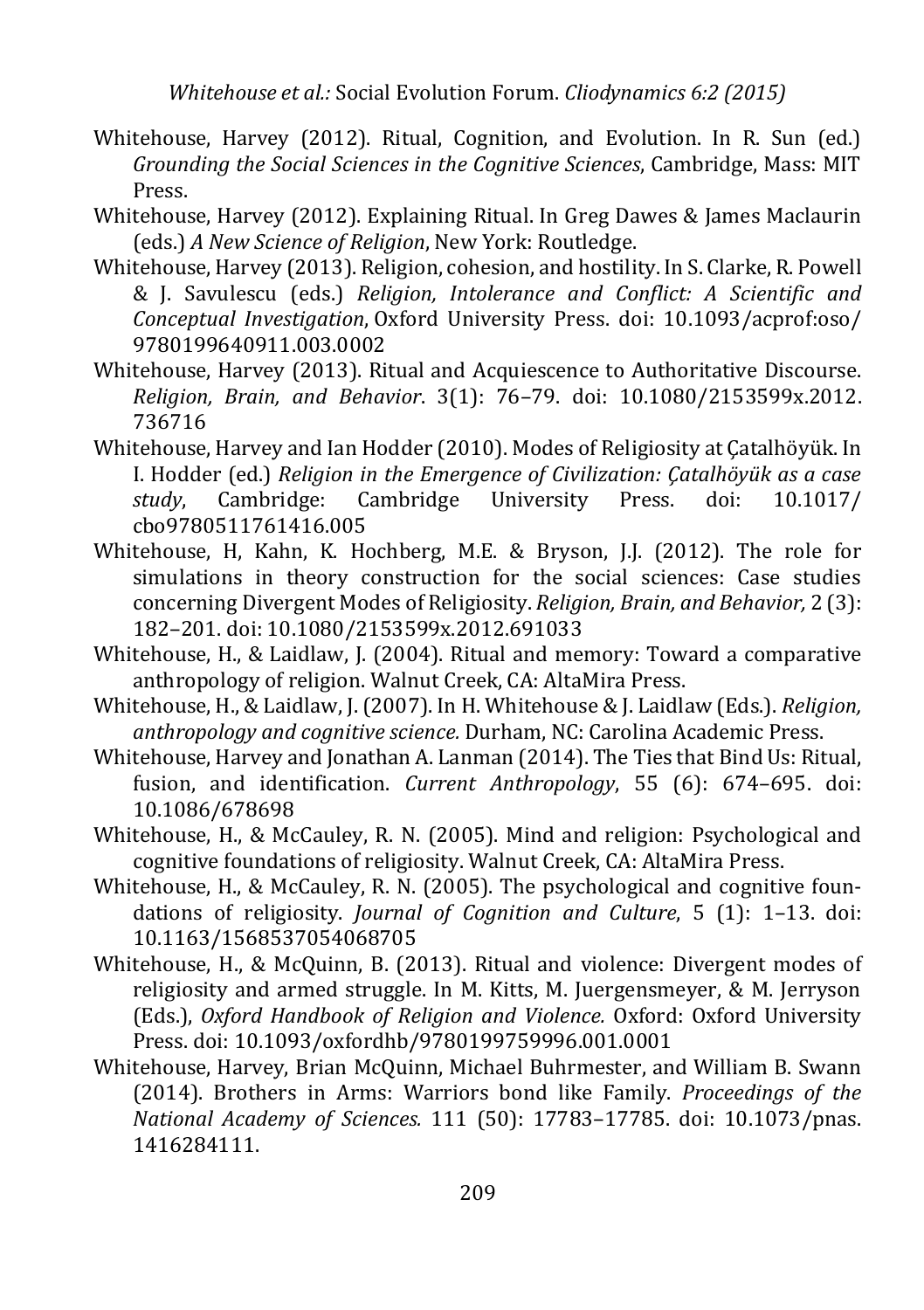- Whitehouse, Harvey and Brian McQuinn (2012). Ritual and Violence: Divergent modes of religiosity and armed struggle. In M. Juergensmeyer, M. Kitts & M. Jerryson (eds.) *Oxford Handbook of Religion and Violence*, Oxford: Oxford University Press. doi: 10.1093/oxfordhb/9780199759996.001.0001
- Whitehouse, H., & Martin, L. (2004). Theorizing religions past: Archaeology, history, and cognition. Walnut Creek, CA: AltaMira Press.
- Whitehouse, Harvey Camilla Mazzucato, Ian Hodder and Quentin D. Atkinson (2013). Modes of religiosity and the evolution of social complexity at Çatalhöyük. In Ian Hodder (ed.) *Religion at Work in a Neolithic Society: Vital Matters*. Cambridge: CUP. doi: 10.1017/cbo9781107239043.008
- Wilson, A., & Ross, M. (2003). The identity function of autobiographical memory: Time is on our side. *Memory*, 11(2), 137–149. doi: 10.1080/741938210

# **Commentaries**

Peter N. Peregrine. *Comment on "The Role of Ritual in the Evolution of Social Complexity" Lawrence University and the Santa Fe Institute Corresponding author's email:* peter.n.peregrine@lawrence.edu

"The Role of Ritual in the Evolution of Social Complexity" is one of several recent publications that introduce the Seshat databank and its potential contributions to social science (e.g. Turchin, Whitehouse, et al. 2012; Turchin, Brennan, et al. 2015). Here Whitehouse and colleagues provide a number of interesting hypotheses concerning the relationship between ritual and social complexity that will be testable once Seshat is more complete. I have two critiques and one comment to make about this interesting paper.

First, Whitehouse and colleagues argue that one of the most important elements of Seshat is its "longitudinal depth," implying that the Human Relations Area Files (HRAF) lacks such depth. This is not wholly true. A number of the cultures (e.g. Iroquois) in the HRAF World Cultures archive do have longitudinal depth; that is, there are ethnographic materials from several focal periods. This longitudinal depth is not great—several centuries at most—but it does allow for some diachronic analysis. In addition, the HRAF Archaeology archive is designed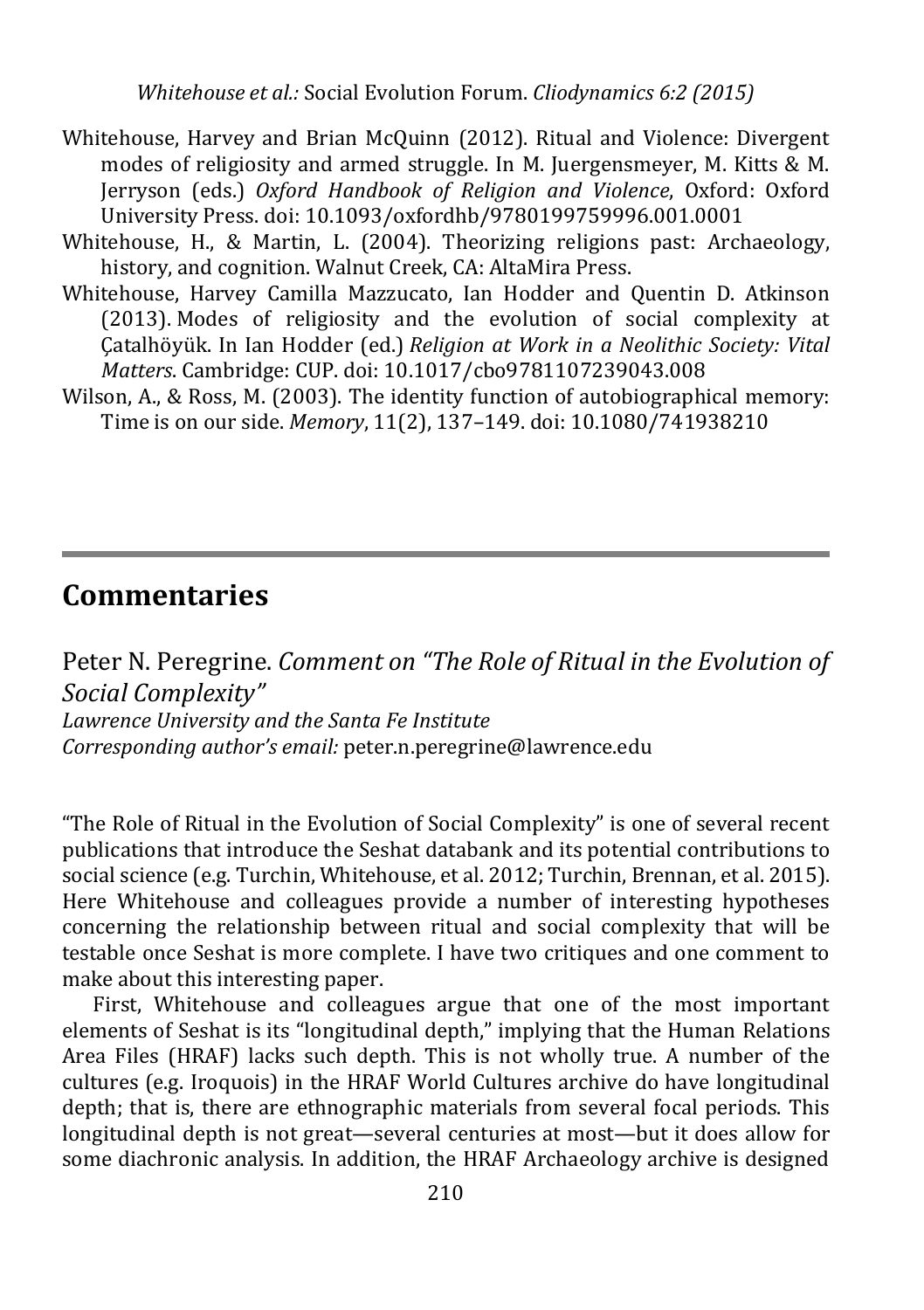around longitudinal sequences that explicitly provide data for diachronic analyses. HRAF Archaeology, however, does not extend into the historic period. Whitehouse and colleagues would be more accurate in saying that HRAF does not provide data that extends from the historic period into the past.

Second, I am puzzled by the prediction that dysphoric rituals produce more conflict. The discussion of the "imagistic" mode of religiosity suggests that these intense experiences are adaptive to conditions of high conflict, creating tightly bound groups in situations where defection might be a more "logical" option. To the extent that dysphoric rituals are a central element of "imagistic" religiosity, it would imply that dysphoric rituals are adaptive to situations of high conflict, not causal to them. Indeed, the explanation that Whitehouse and colleagues give for this hypothesis suggests to me that they are confusing a social adaptation to high levels of conflict for a causal force behind that conflict.

Finally, a comment, or perhaps a story. Whitehouse and colleagues rightly identify a common problem in social science, which is a misunderstanding of probability. Our predictions are probabilistic ones—in such and such a situation it is likely that such and such is the result—and not absolute ones. Some (perhaps most) social scientists do not understand this, and thus do not understand that exceptions to the prediction are expected, even desired, as they provide interesting cases to examine in order to improve explanations and predictions. But we are not alone in having this problem. As the late Steven J. Gould (1999:83) explains:

Broad generalizations always include exceptions and nuanced regions of "however" at their borders—without invalidating, or even injuring, the cogency of the major point. (In my business of natural history, we often refer to this phenomenon as the "mouse from Michigan" rule, to honor the expert on taxonomic details who always pipes up from the back of the room to challenge a speaker's claim about a general evolutionary principle: "Yes, but there's a mouse from Michigan that . . . ")

Even evolutionary biologists must face those critics who do not understand probabilistic explanation. We will never explain every case we find, for human behavior is too complex and too contextually-dependent for that, so we should not let the "mouse from Michigan" trouble us too much. Though maybe someday, and maybe with the help of Seshat, we will build a better mouse trap.

### **References**

Gould, Steven J. (1999). *Rocks of Ages: Science and Religion in the Fullness of Life.* New York: Ballantine.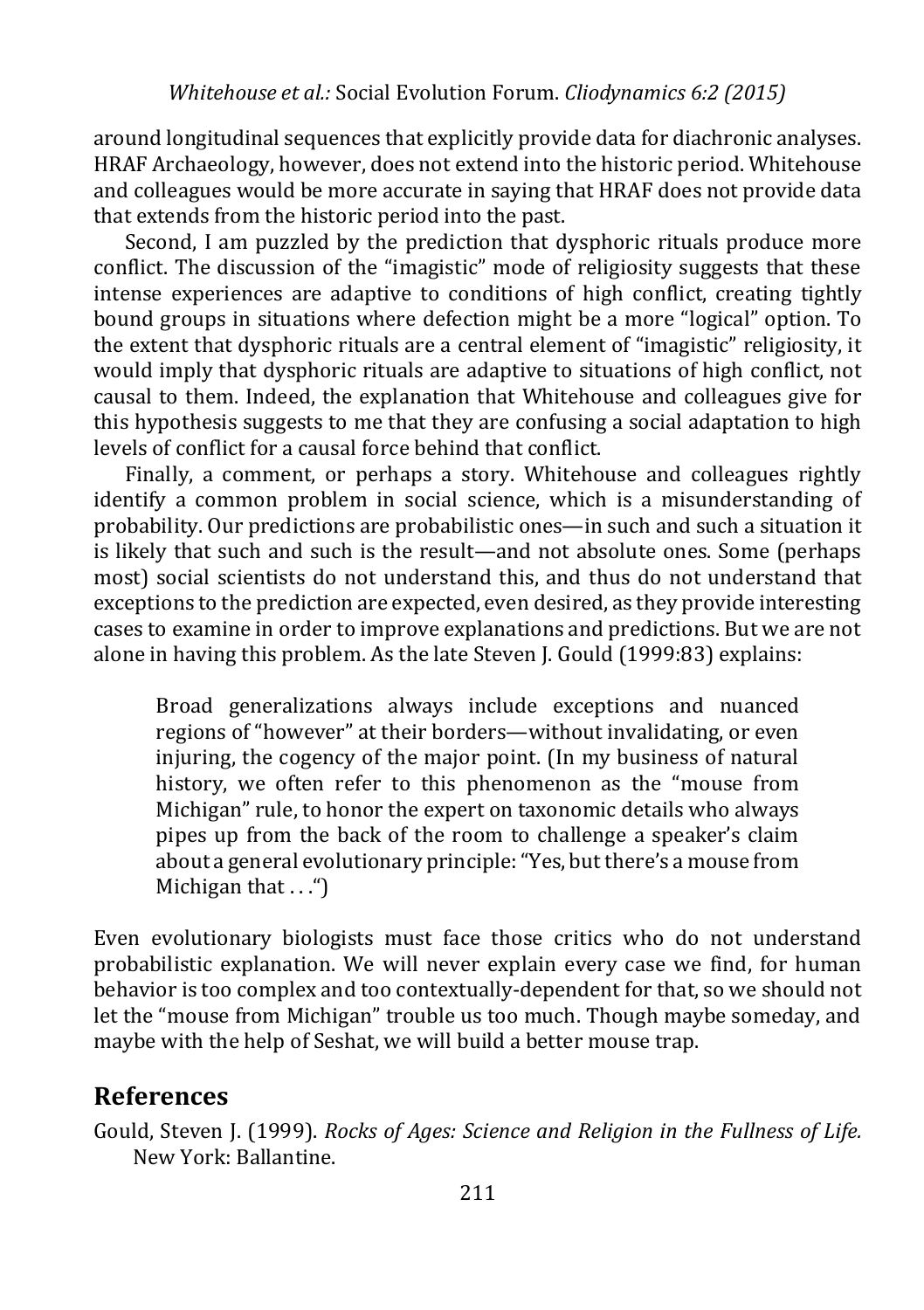- Turchin, Peter, Rob Brennan, Thomas E. Currie, Kevin C. Feeney, Pieter François, Daniel Hoyer, J. G. Manning, Arkadiusz Marciniak, Daniel Mullins, Alessio Palmisano, Peter Peregrine, Edward A. L. Turner, and Harvey Whitehouse (2015). Seshat: The Global History Databank. *Cliodynamics: The Journal of Quantitative History and Cultural Evolution*, 6(1): 77–107.
- Turchin, Peter, Harvey Whitehouse, Pieter Francois, Edward Slingerland and Mark Collard (2012). A Historical Database of Sociocultural Evolution. Cliodynamics: The Journal of Quantitative History and Cultural Evolution, 3 (2): 271–293.

Brian Malley. *The New* Golden Bough*? University of Michigan Corresponding author's email address:* bmalley@umich.edu

The development of Seshat is tremendously good news for social scientists interested in broad patterns in human history. It has long been evident to any unbiased observer that there are historical trends, large-scale patterns in the ways societies (or complexes of societies) evolve.

In some domains, such as that of military technology, the pattern seems fairly straightforward: all other things being equal, peoples favor more efficient technologies, and when they do not there are usually fairly evident reasons. For example, there is no great mystery to how firearms became the predominant weapon of the frontline soldier. Firearms may not have won every battle, but they had greater efficacy than rival technologies overall.

Other questions, such as whether alphabetic literacy promotes democracy, are more difficult to decide. As Whitehouse, Francois, and Turchin note,

The process of inferring general patterns in human history has usually meant cunningly plucking out facts to fit your argument—for instance 'cherry picking' historical events to lend credence to your judgments about the 'errors' of the past and your favored 'prescriptions' for the future.

Proponents of a theory make general claims, and illustrate them with one or two extended case studies. Their critics deny the generalization, and hold up one or two counterexamples. At the end of the day, there is no clear conclusion, and the success of a theory comes right back down to its *prima facie* plausibility. The form of empirical inquiry has been followed, but its spirit has been exorcised.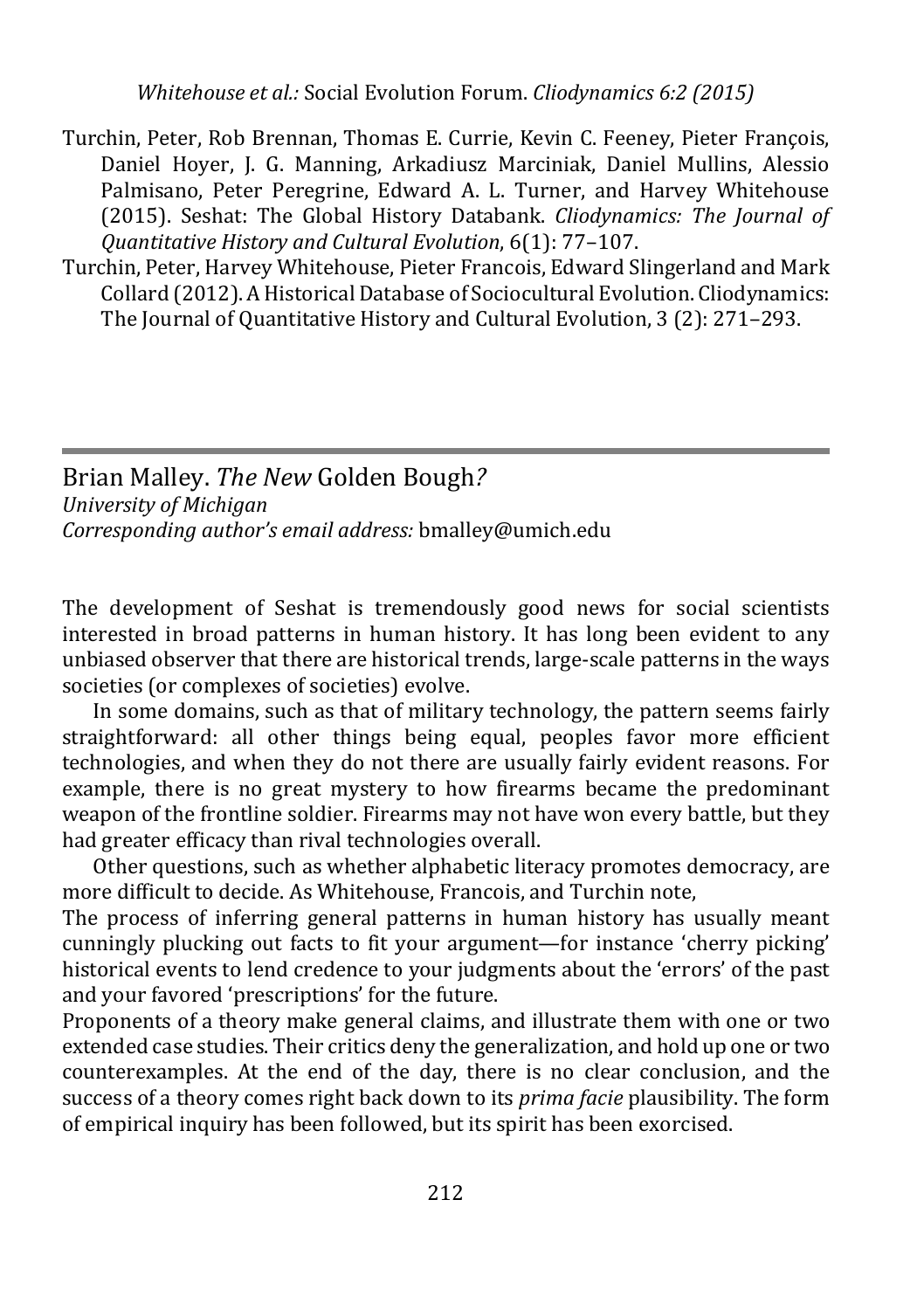Seshat promises to change this by allowing the rigorous testing of historical hypotheses against a database that is large both synchronically and diachronically. What's not to love?

I am excited about Seshat, and optimistic that it will teach us a great deal. I do wonder, however, about the following.

Correlation vs. causation: Seshat will be able to generate correlational data, but these are of limited value in assessing causal claims. To be sure, if there is no correlation where a causal claim has been made or if the putative effect precedes the putative cause, then Seshat will be able effectively to disconfirm a causal hypothesis. But in many cases it seems that cultures evolve as complexes: for instance, we might imagine that agriculture and the state tend to coevolve because a state can organize large-scale irrigation projects, and large-scale irrigation projects increase tax revenue and strengthen the state. There is a causal influence here, but it is non-linear. If the variables change together, it is doubtful that Seshat can discriminate causal from coincidental relationships, or tell us anything about the particular causal linkages.

Which variables? The database is obviously designed to include all the variables relevant to Whitehouse' Modes theory, and so it might reasonably be expected to provide an excellent test of those hypotheses. But if the database merely substitutes cherry-picked variables and gerrymandered categories for cherrypicked examples, I don't think we will come out much ahead. Does the database contain the variables relevant to the Ritual Frequency Hypothesis, a rival to Whitehouse' Modes theory? Or is the Modes theory to be tested only against the null hypothesis, that there is *no pattern at all*? Will the database include the variables required to actually compare *specific* predictions, or merely to confirm the existence of *some* kind of pattern?

Psychology has recently faced something of a crisis of conscience over the discovery that some of its most famous findings are either not replicable or were tested by statistical measures insufficiently powerful to establish their claims. Here I must confess that I am the type that prefers classical mathematics to statistics, and that I have a hard time following statistical arguments. Given how easy it is to "lie" (intentionally or unintentionally) using statistical methods, I cannot help but feel doubt that statistical arguments are going to resolve anything.

In short, I wonder whether Seshat will not really be a giant, digital *Golden Bough*. Frazer, in writing the original, gathered all the examples he could, and tied them together into a coherent narrative about social evolution. He clearly intended to carry his argument precisely by the weight of examples he cited—a kind of intuitive statistics, without numbers. Ultimately, his work was rejected because he took his examples out of their contexts. But isn't this exactly what a database is designed to do? To permit the cross-cultural comparison of variables stripped of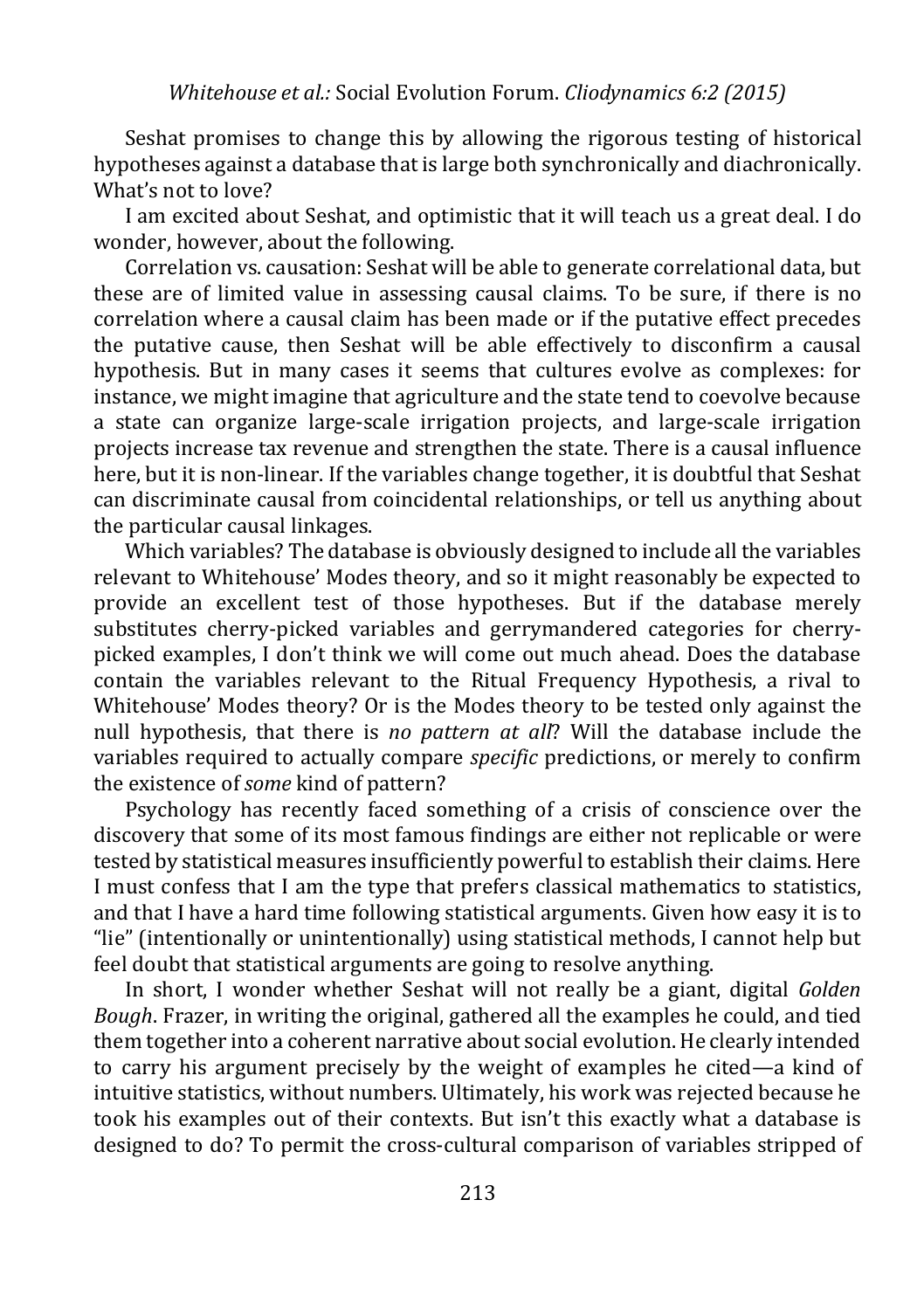all their particular contexts? If this was such a problem for Frazer's undertaking, has it now ceased to be a problem? I understand that Seshat includes hundreds of variables from different societies, and that these can—*potentially*—be invoked to provide some degree of context. But for this much depends on the right variables being coded, and coded in relevant ways.

It is obvious today that even the documentary value of the *Golden Bough* is limited by Frazer's theoretical agenda: because he was invested in a particular narrative, he gathered information in a particular way, sifting the relevant from the irrelevant on the basis of his theory. So, too, even if Seshat includes hundreds of variables, these are still but a selection from all that might be coded. It is not obvious to me how this selection should be made: it seems to me that cultural anthropologists have emphasized the importance of ethnography precisely because it is impossible to predict in advance which cultural phenomena might be related, or how. There are, I am sure, many variables that all social scientists would agree are important—but are any that all would agree are *not?*

I must emphasize that I do not know anything more about the design of Seshat than what is contained in the preceding article, and that none of the foregoing are intended as claims about it: they are merely questions, and ones I hope (and trust) will prove to be ill-founded. I am certain that all of my questions occurred long ago to Sestet's designers. This project is indubitably worthwhile—indeed, it is the most exciting thing I have seen in a long time. I hope it lives up to its promise.

Harvey Whitehouse, Pieter François, and Peter Turchin. *Can there be a science of history? Response to commentaries on "The Role of Ritual in the Evolution of Social Complexity: Five Predictions and a Drum Roll"*

Our recent article invited readers of the SEF to imagine a drum roll in the background as we announced the imminent arrival of a vast global databank that will bring history under the purview of experimental science for the first time. We are extremely grateful to Peter Peregrine and Brian Malley for their willingness to comment on the article—and for raising such big and interesting questions, to boot. But first, let us emphasize that our purpose here is to explain our approach this is a work in progress, not a set of results. Our main rationale is that we want our key predictions to have appeared in print before putting them to the test through the first phase of analysis in 2016.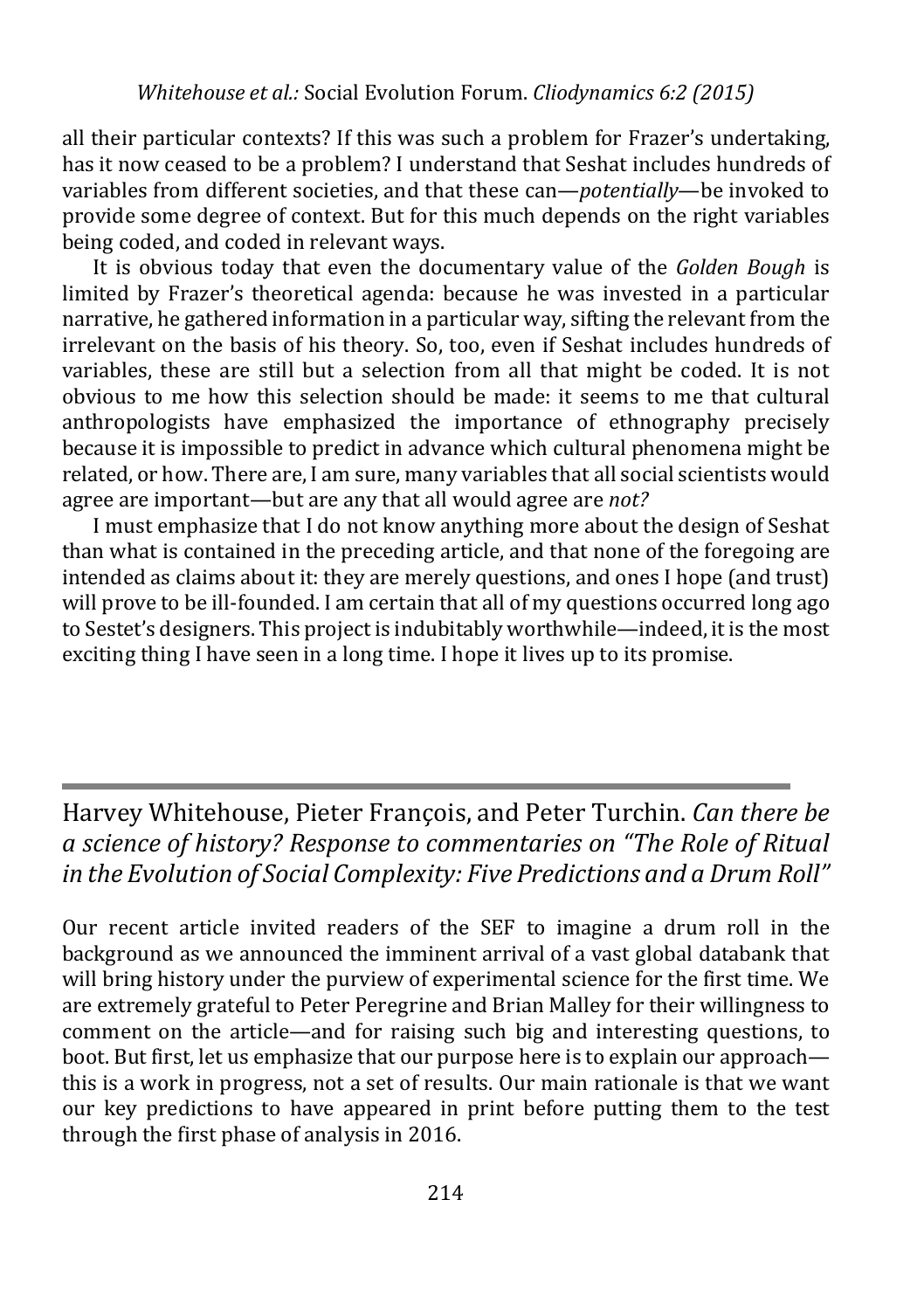Both commentators express reservations about the capacity of *Seshat: Global History Databank* to demonstrate causal links between the variables of interest. Malley concedes that the database could be used to disconfirm certain causal claims (e.g., where a hypothesized effect precedes its putative cause), but because socio-cultural systems are so complex, he suspects that the causal role of one or a few variables is likely to be "non-linear." To some extent, this concern may illustrate Peregrine's point about the dangers of misunderstanding probability in social science. If we have enough examples of a particular variable (e.g., routinized ritual) historically preceding another (e.g., enlarged political systems), then we can say that, all else being equal, routinization causes political expansion. The fact that that this causal chain may depend on the presence of numerous mediating variables does not detract from the main claim—indeed, it only opens up the prospect of more finely-grained analysis of the causal chain.

A related issue may lurk behind the concern that Seshat will be just another, grander version of *The Golden Bough* (Frazer, 1890 [1926], Macmillan Press). But as Malley himself points out, Frazer never attempted to place his hypotheses about the evolution of religion or, more generally, social complexity, head-to-head with alternative hypotheses. That is exactly what we attempted to do, however, in Table 2: Five Predictions of DMR Theory. Deciding which rival theories to test is obviously a key challenge here. The 'Ritual Frequency Hypothesis' (from McCauley and Lawson's *Bringing Ritual to Mind*, CUP, 2002) that Malley mentions in passing is an attractive candidate for some but not all of the predictions of interest to us, but it also requires historically accurate information about the intervention of culturally postulated supernatural agents in rituals —information that is generally lacking in the historical record and entirely absent in the archaeology.

In fact, we would argue that our general approach is the very antithesis of the classical approaches used by humanists, so brilliantly illustrated by The Golden Bough. Unlike Frazer, instead of focusing on a single hypothesis, we bring in multiple explanations right from the start of the enterprise. Yes, we cannot cover all possible hypotheses—that's a practical and logical impossibility—and, yes, we have started with variables of relevance to theories of particular interest to us as Seshat's creators. This is one of the great privileges of pioneers in any domain: you get to make decisions about what to prioritize. But we also build a solid foundation and neutral platform for others to add to the database by collecting data on additional variables to test additional theories. As the stock of variables increases, the job of each next researcher wishing to test an additional theory becomes easier.

A second difference between the approach taken by Frazer and ours is that we do not "cherry-pick" facts. Instead, we employ a systematic procedure by collecting all data available for all societies that occupied a set of 30 points on the globe between the Agrarian Revolution and the Industrial Revolution. We are limited